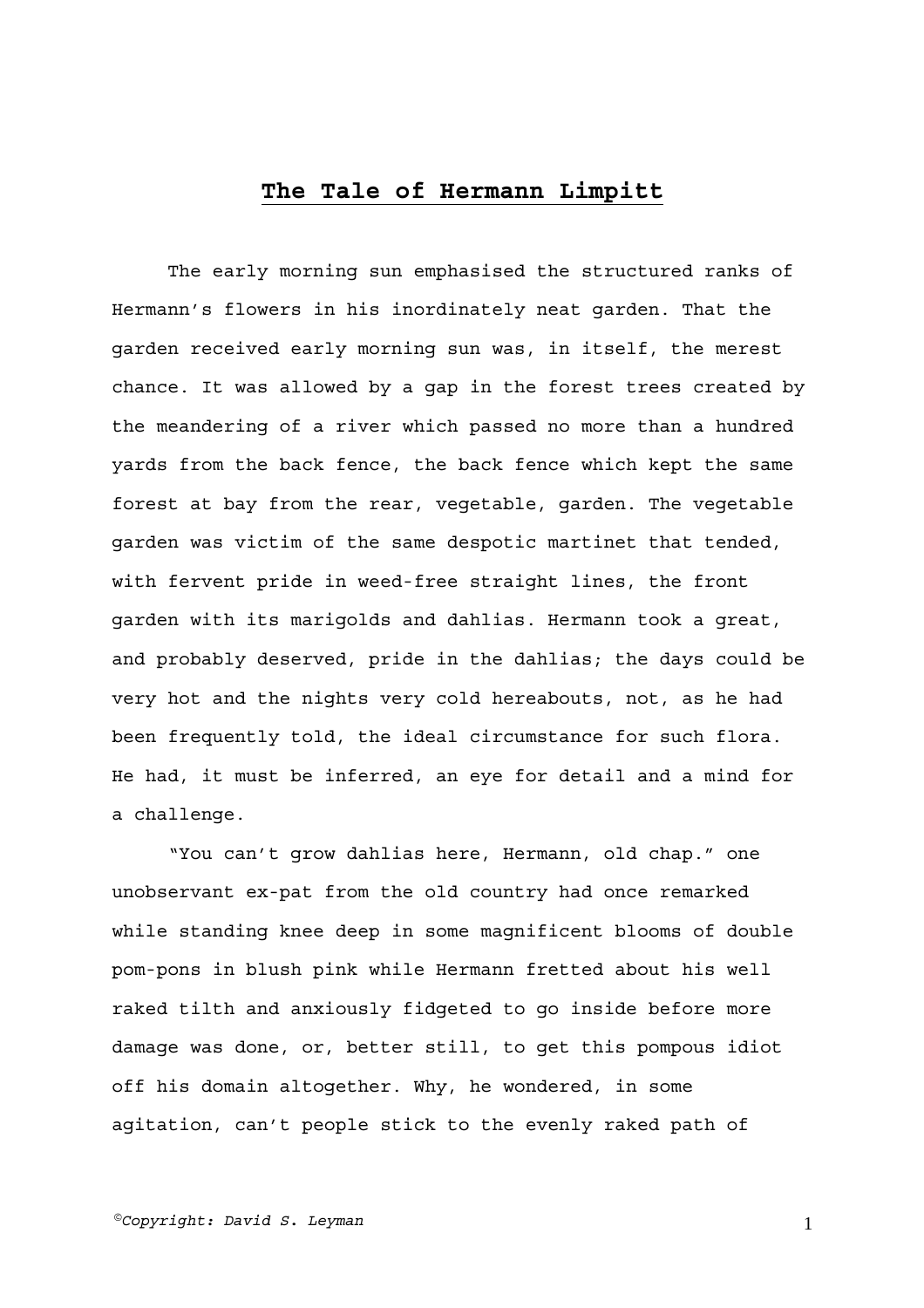uniform sized white gravel constructed solely for the purpose of keeping uneducated feet off his beloved herbaceous borders and precisely tended lawn. Little did he know that, in fairly short order, there would be a greater invasion of his property than one portly Yorkshireman.

**\* \* \* \* \*** 

Malcolm leapt into the air with great glee, pounded his chest and gave out with a deafening roar. He was jubilant. Cynthia cringed and watched him run over to his favourite rock, jump on it and bellow out

"I'm going to be a DAD! Everyone come here at once and congratulate me."

"Grow up, Malcolm," said Cynthia "Other people have become Dad's without all this fuss."

She slunk off shaking her head and tut-tutting. "It's supposed to be my hormones that are all over the place, not his!"

"But, Cynth., it's what us Gorillas do. We roar and beat our chests and things and, anyway, I'm so chuffed."

Cynthia glanced over her shoulder "It's the twentieth century, why can you not send a messenger with a note to all our friends. I believe you've been watching too many documentary makers." She tutted some more and disappeared into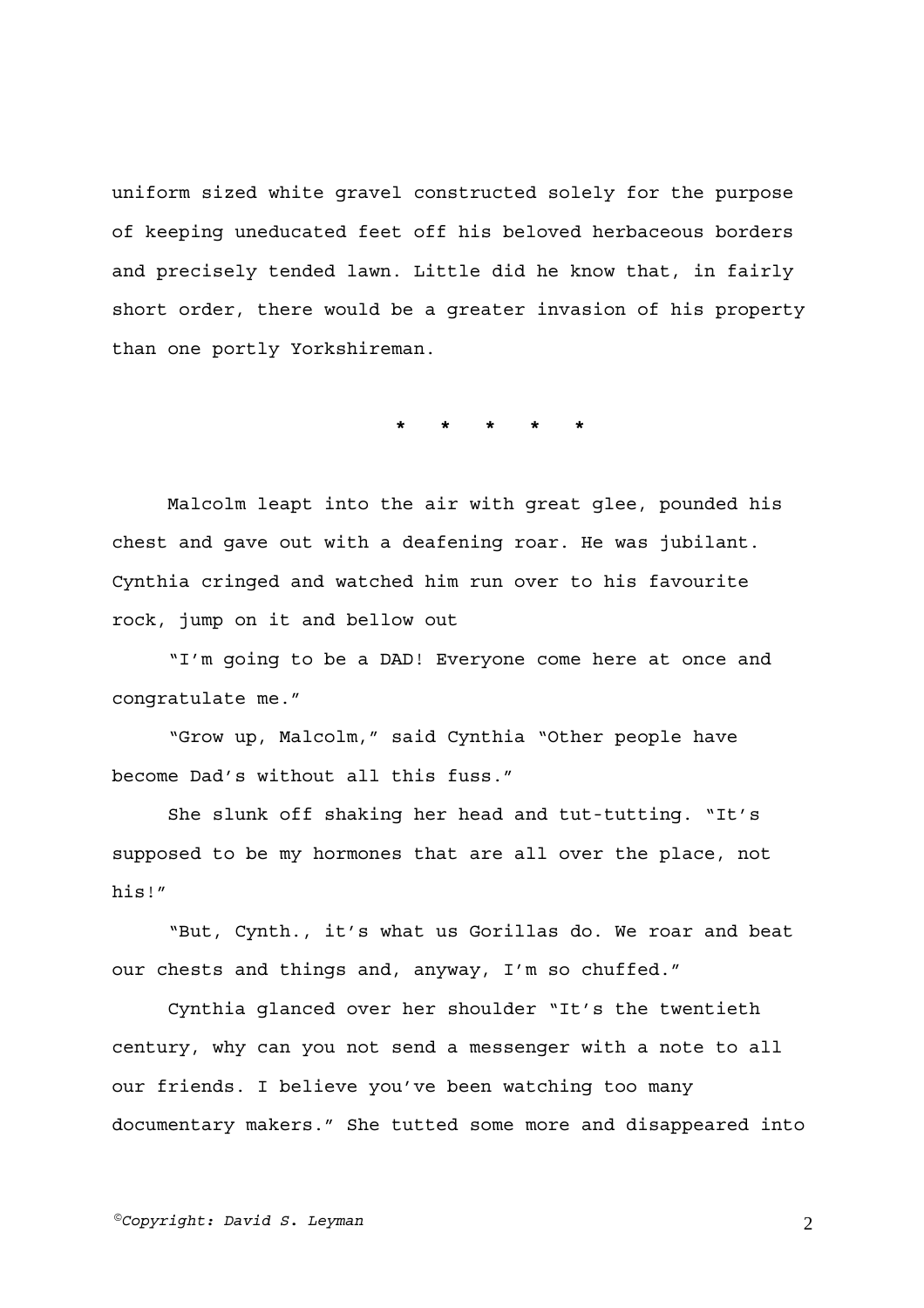the jungle to make lunch for them. It was possible, she mused, she was prone to musing, was Cynthia, that it would have been better not to tell him at all and then they could all have had a bit of peace. Meanwhile there are practicalities to be taken care of. She would find young Rupert directly after lunch and bid him to go to Uncle Herbert with the news; Uncle Herbert would be mightily cheered by becoming a Great Uncle for the eighteenth time – but for the first time by her, his favourite niece.

"Congratulations, Cynthia." The quiet voice in her ear startled her.

"My word, Dilys, you are the quiet one – how did you know so soon?"

"Malcolm is very loud."

Cynthia told Dilys when it was due and bade her to be sure to inform Hawksworth. She knew, of course, that Dilys would tell Hawksworth as a matter of course as she was, after all, the King's adjutant. A gentle smile played at the edges of Dilys' beak.

"He will want to see it. He will bring some of the pride."

"All will be most welcome," said Cynthia "we will be delighted to see His Majesty again – it has been a long while since we were last on the edge of the plains and we know he is reluctant to come into the forest."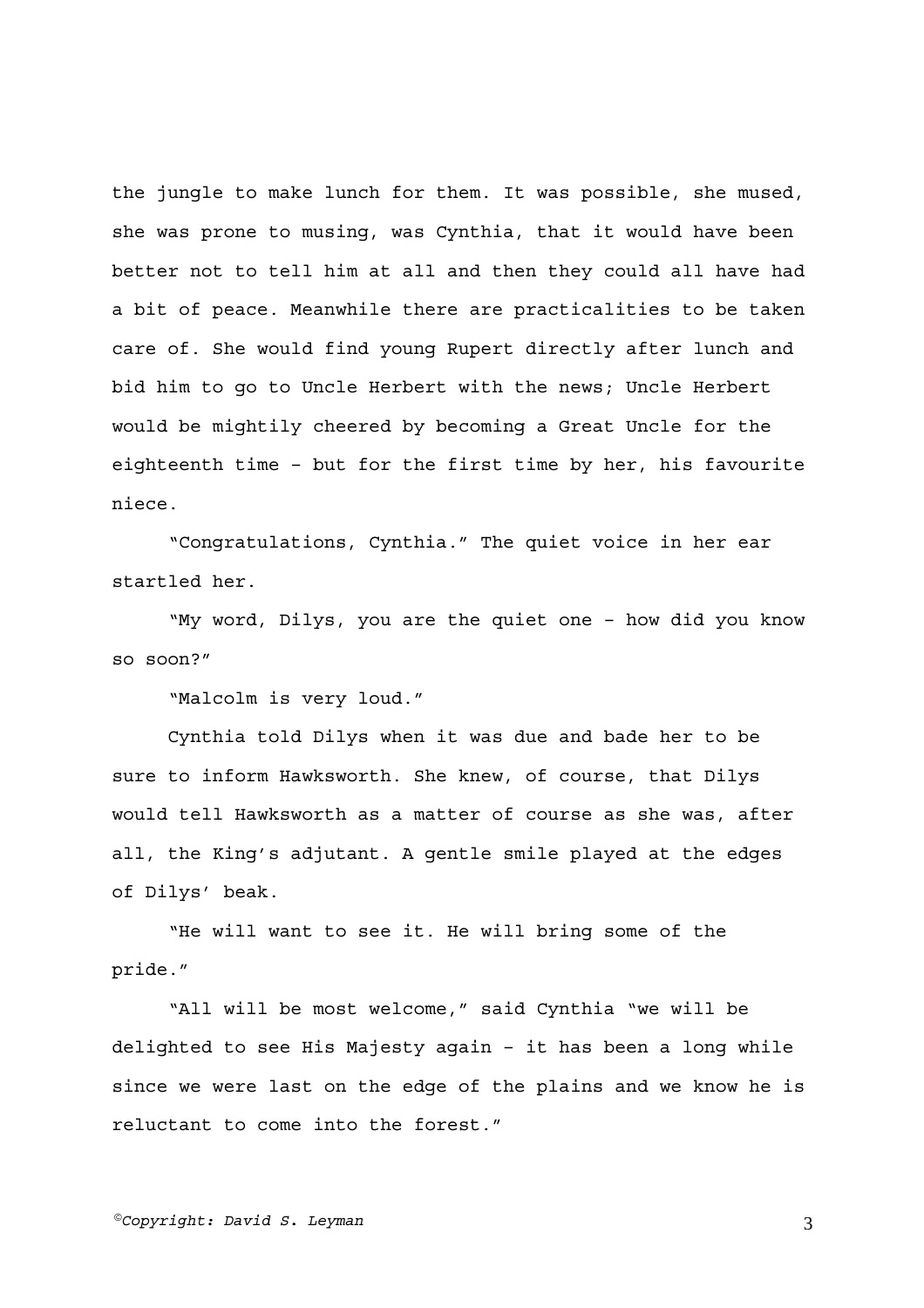"Aye, he likes the sun on his back, that's for certain" asserted Dilys "And now I shall be on my way."

Marabou storks need a bit of room to get into the air and, although this clearing was quite large, as clearings go, she still had to flap mightily to get above the treetops. Cynthia watched her go and had a gentle muse to herself about flying and living in the open plain before turning back to the preparation for lunch.

**\* \* \* \* \* \*** 

Hermann was wont to lean on the front gate of an evening with his back to the rest of the world and stare intently over the rim of a coffee mug at his property. A white path bisected, precisely, two lawns trimmed to three-quarters of an inch and measuring twenty yards square each. A one-yard wide strip, exactly halfway down the lawn on each side, connected the lawns to the two-yard wide central path – the white one. The flowerbeds were, apart from the irksomely necessary grass access strips, a precise six feet of border around the lawn. Between the central path and the lawn were the marigolds and the dahlias, of all types, filled the rest of the borders along both fences and under the windows of the bungalow. Since everything could be seen perfectly well from the central path,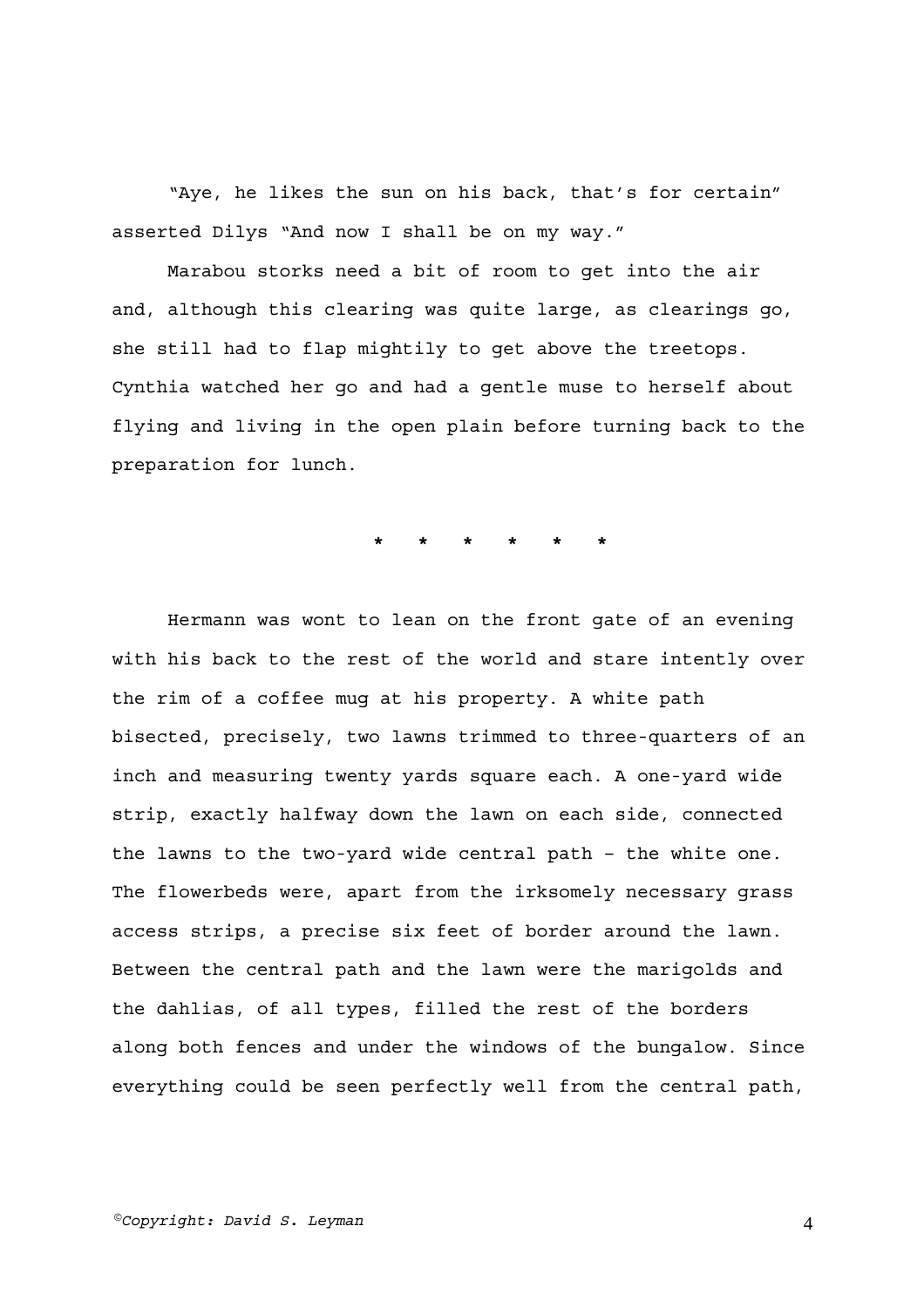why on earth would anybody wish to step onto the lawns – let alone into the flowerbeds? Ye Gods, some people!

The nearest house to his own was an equally small colonial style bungalow some eighty miles to the east on the edge of the vast grasslands that swept up to the foot of the hills where Hermann was located. He had seen the occupants of the house but didn't know them. They never took the bus to town as they had, he noticed, a large and vulgar vehicle of what appeared, by all reports, to be of Japanese origin. Certainly it had a large spare wheel hanging on to the back door for grim death instead of perching neatly where spare wheels should be on such cars – on the bonnet. He considered, for a moment, the original owner of his own house whom, not so long since, had returned from whence he came, wherever that was. He had sold the house to Hermann for a bargain price, Hermann thought, some years previously in order to fund his search for the source of King Solomon's diamonds – said, by local lore, legend and superstition, to be around these parts. He had given up and gone, presumably home, disappointed but having had a wonderful time. Hermann didn't know about King Solomon's diamonds and wouldn't have cared if he had.

The bus would come past on the road, which lay between his back garden and the river, every Wednesday morning and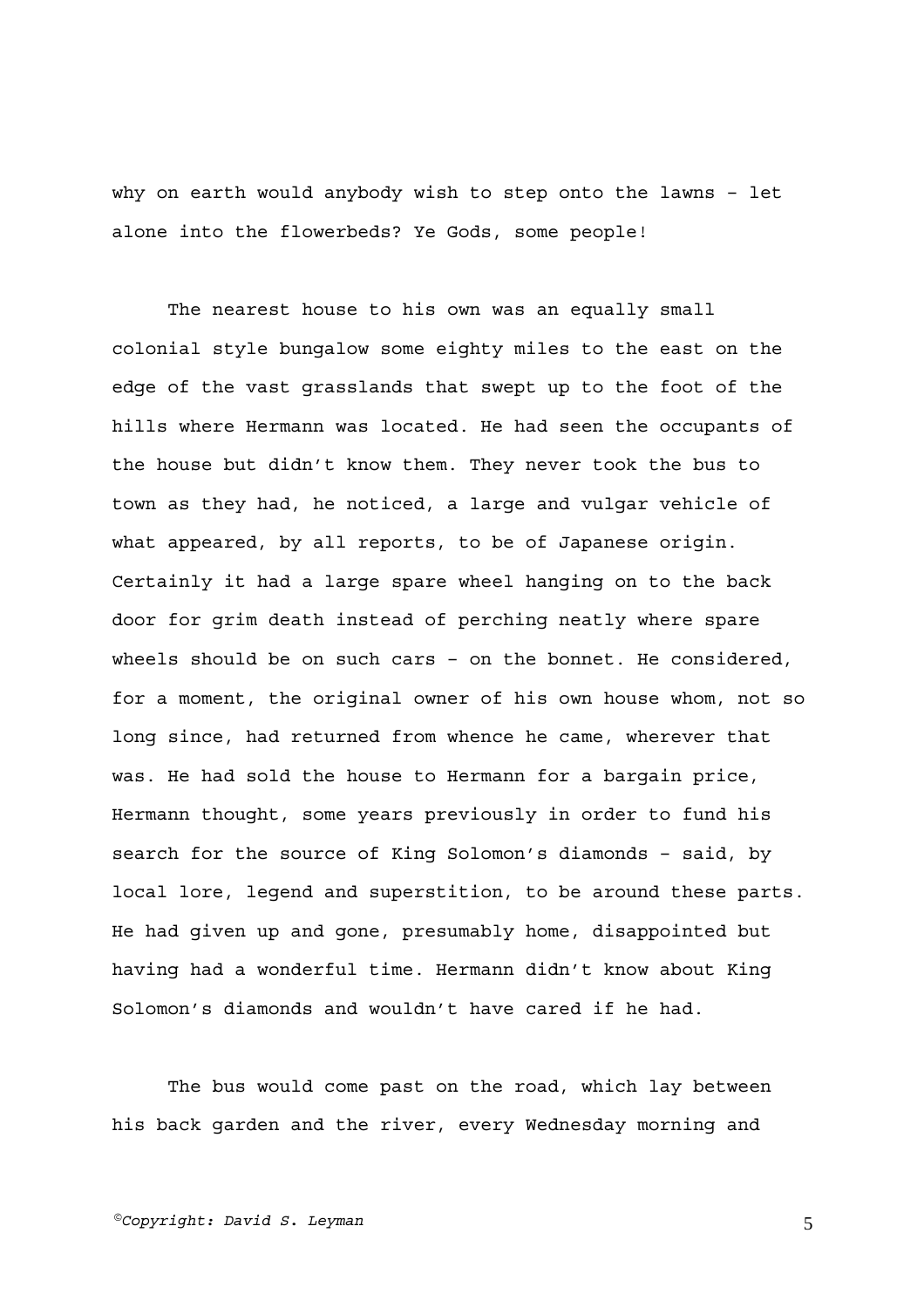returned the same night. What it did for the rest of the week was treated, by Hermann, to the same disregard as he viewed King Solomon's stones or the opinions of a certain Yorkshireman on dahlias and cricket. He had, in truth, pondered the possibility that it went to another continent given the time available and the fact that the driver was a complete lunatic. It was a hundred miles into town – past his neighbour's house, the journey invariably took three and a half hours including several stops. It arrived in town at eleven thirty. Hermann collected his weekly letter and posted one in return. Nobody knows where the letter came from or, for that matter, where Hermann's letter went. He would shop, have lunch and then climb back on the bus, make himself as comfortable as possible on the hard seats and doze until the driver awoke him at his house. Hermann was not one for taking in the scenery and probably fretted about being away from his beloved garden for so long. Arriving back at nine o'clock in the evening was far too late to do anything other than shoo out the mosquitoes and make his supper. This particular evening, Hermann casually wondered how the previous owner was faring and then, as quickly, forgot about him as the sun gently set. The sun, it must be said, actually vanished at about four thirty, depending on the time of year, behind the forest trees but the darkness didn't come until about six thirty. Not that the trees were excessively tall but that they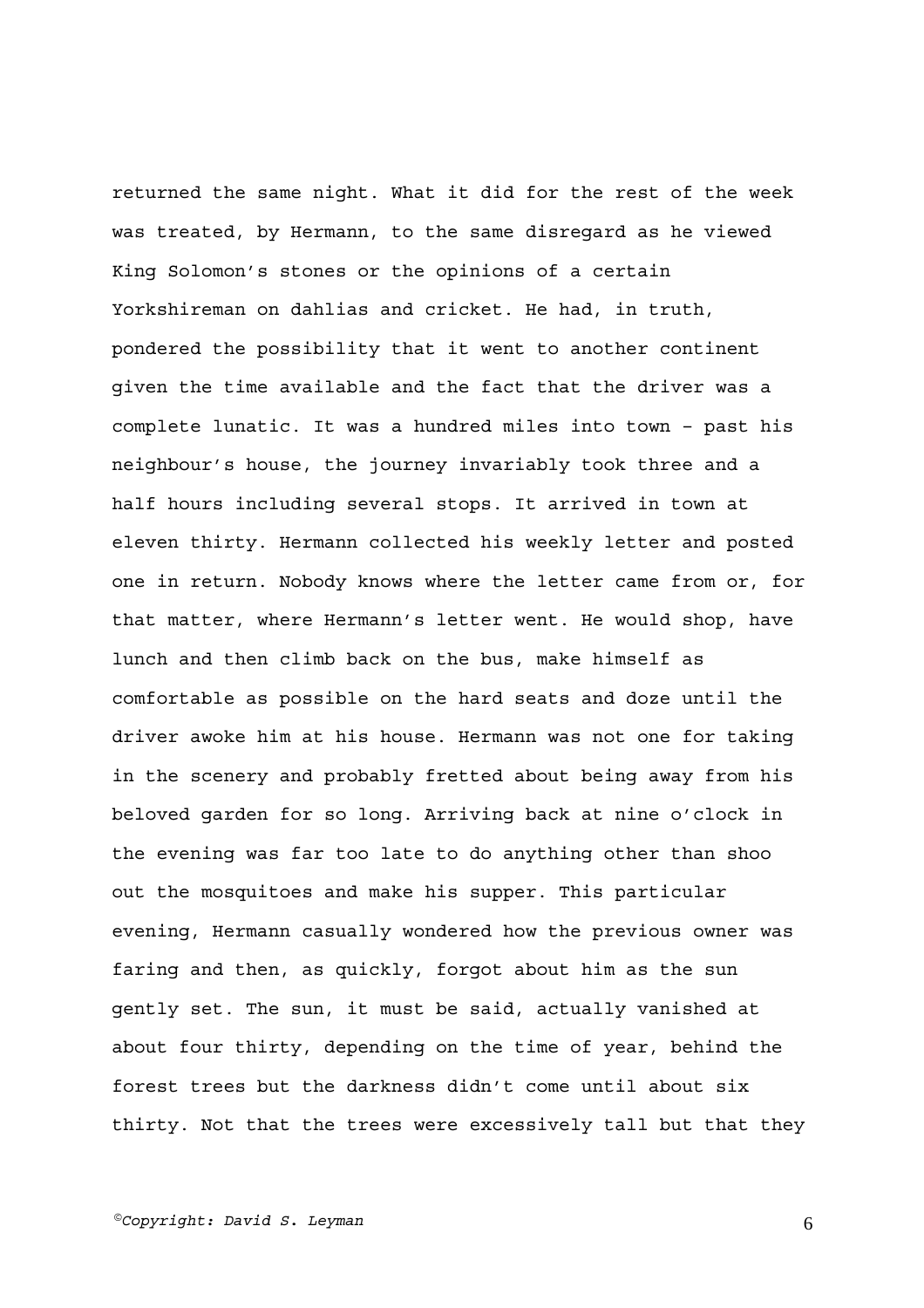were growing on the hills rising to the west. The sun's disappearance was a signal for a drop in the temperature and the darkness called for another, sharper, drop. At this point Hermann went inside and locked up after a brief search for snakes, as was his habit. Why he insisted on this cursory examination each night was a complete mystery to him as he had never found one in all the time he had lived there. How long had it been now, he pondered? He gave up on that train of thought. The days here are interminable but years go in a flash. Why, it seemed like only yesterday that the map was all red and now all the countries were free to be bankrupt. Hermann was familiar with this view from listening in at the Club where he would, occasionally, have lunch on Wednesdays. He lacked patience with such people. If they don't like it here why do they stay? Hermann's orderly and logical mind could not accept such opinions. He was always glad when the bus came so that he could pack his shopping and himself on it and go home to where his one-day's absence was already making its mark by the encroachment of weedlings into his beds. Hermann would tut-tut his way into the kitchen to put away his purchases. How can anyone be bored, he considered, when there are always weeds to pull out?

**\* \* \* \* \***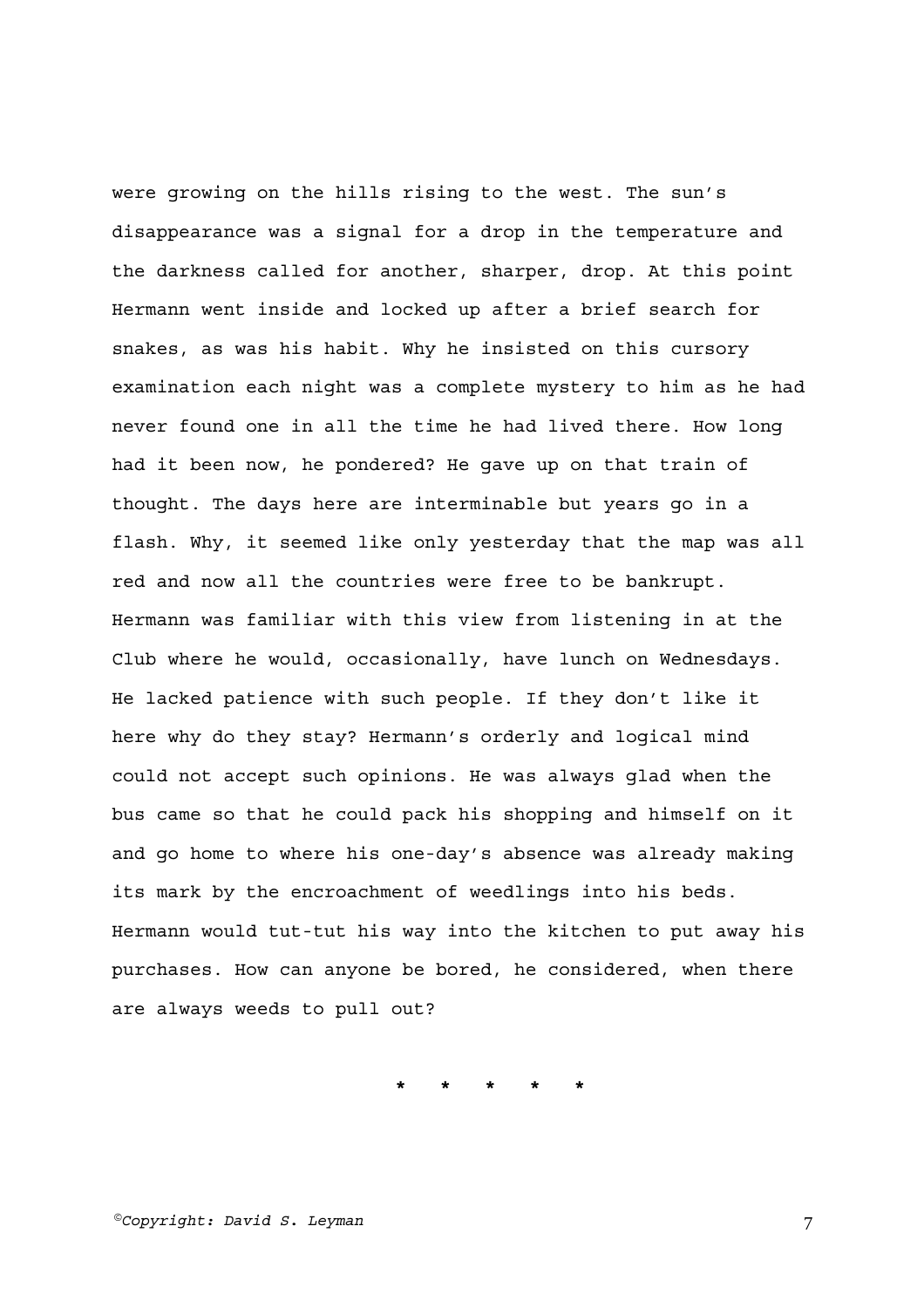The celebration was under way at last. After many years of trying the Gorilla family now had a little one to cosset. There had been much fuss made over Cynthia as the time for the birth approached and, indeed, during the birth she had been surrounded by fussing experts to ensure that not the slightest hitch could occur. Malcolm, the future father, had been on absolute tenterhooks for weeks and had been so impossible to live with that Cynthia had been forced to take recourse to a plethora of ploys to get him out of the way. He imagined himself a fine and immensely useful fellow indeed constantly searching out rare and delicious tid-bits for Cynthia to taste as the whim came upon her. Often.

Hearts had leapt with joy early one afternoon when the jungle had resounded to the sound of infantile screams and the shout of Gladys, the midwife, announcing the arrival of a bonny wee boy. Malcolm had immediately wondered if Cynthia, after all, would accept 'Malcolm Junior' as a name for the little one but, deep in his heart, he knew it was a lost cause. He was certain her mind was made up on naming him after her favourite Uncle – Herbert. Of course Malcolm was biased, the name of Herbert always evoked the memory of an inordinately old and wrinkled up, grey-haired chap who was prone to dribbling when he ate. That may be appropriate for a little one, except for the grey hair, while he was a baby he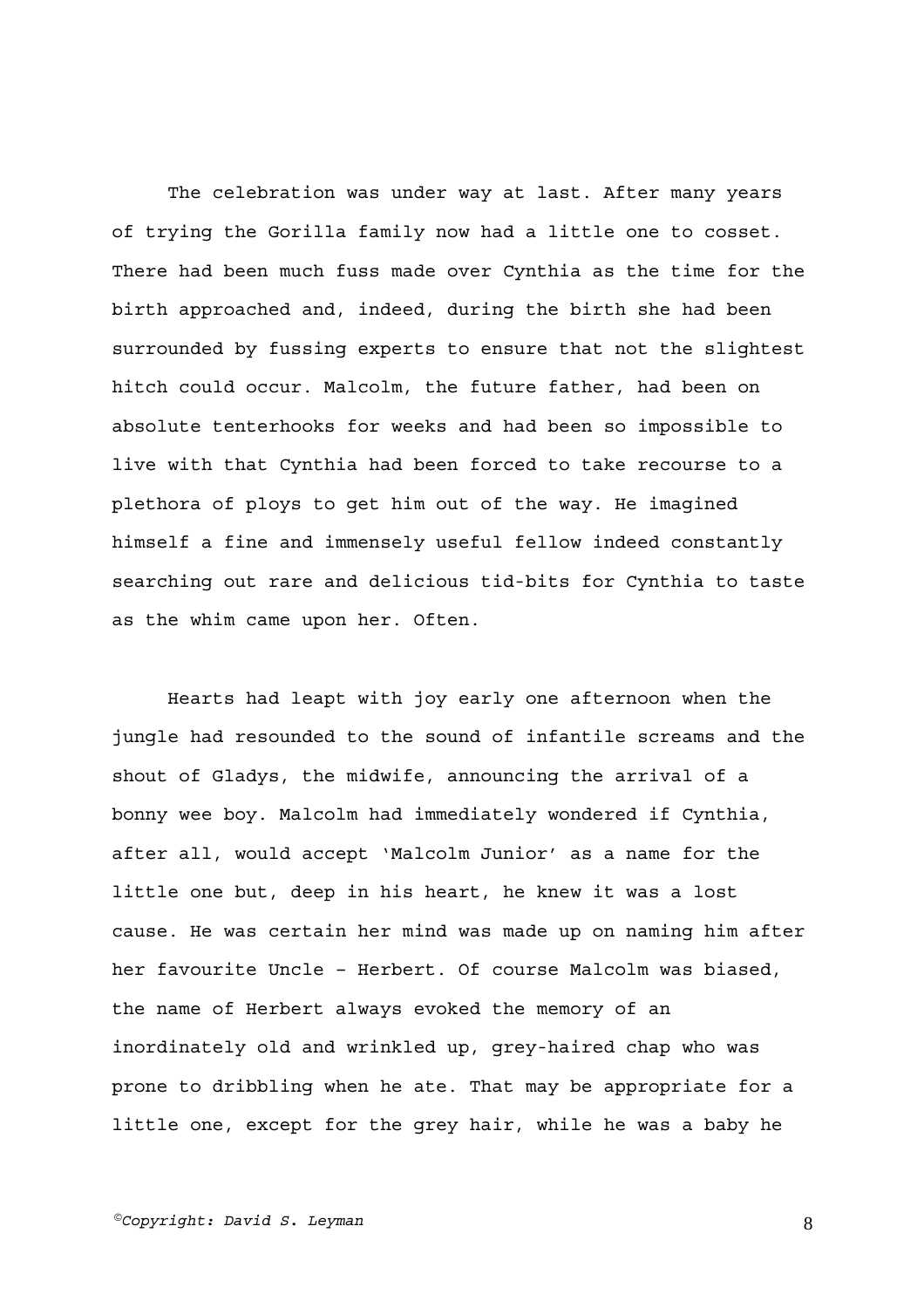didn't think it would suit a young man. Worse, he feared the nicknames he might get from the other youngsters later – especially 'Herbie' which is particularly sensitive among plant eating people such as themselves. Oh, well, perhaps he was over-dramatising while caught up in the frenzy of the situation. He was, after all, indecently excited about the prospect of having a child at all; now that he actually had a son he was, equally, terrified out of his wits that he would be able to do the job of fatherhood properly. Had he thought through all the details? Schooling, for example, was such an important thing these days what with….calm down, he told himself. Remember the breathing exercises the Doctor had taught him. Let your calmer side assert itself. Did he have a calmer side right now? Ever? Oh, no! What shall I do if I don't have a calmer side? Breathe in, one, two, and out, two, three, four. He looked down and examined the marks his nails had left in the palms of his hands. I really must settle down, he thought, I'm absolutely no good to Cynthia in this state. Malcolm smoothed down his hair with his fingers and strode manfully off to view the baby.

Several weeks later a crowd was assembling for the christening party. News travels fast through the jungle and everyone who was anyone would attend – or had indicated that they would be there. Folk came from far and wide – all so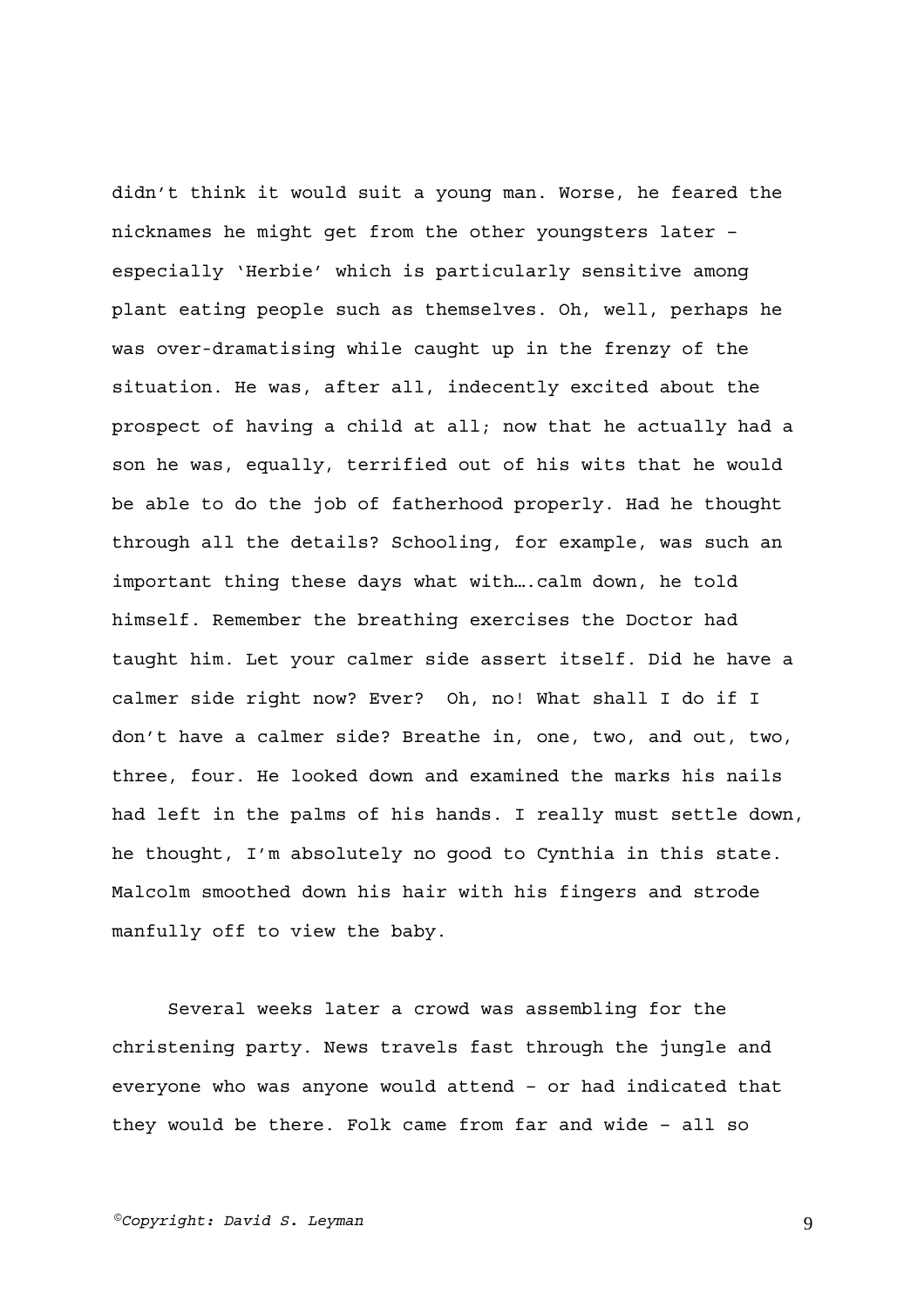happy that Malcolm and Cynthia had achieved success with their dream at last and that they had a son to carry on the family traditions. Hawksworth brought Maxine, Debbie and Enid from his pride of seven leaving the other four to carry on with the business of the cubs, etc., while he was away performing his official functions as King of the Beasts. Naturally, nobody came out with the old fireside joke about absentee royalty – you know, King of the Jungle that lives on the grassland, the one that ends in the coarse and tasteless spoonerism. Well, we certainly shan't be repeating such tattle and vulgarisms here and, certainly, as we said nobody came out with it while Hawksworth was present. Equally, nobody mentioned Maxine, the new member of the pride. Pretty svelte little veldt number, that one, to be sure. Someone offered Hawksworth the canapés which he politely declined, as ever, with a slight inclination of the head and engaged Dilys in quiet conversation. Marabous, it is common knowledge, make great politicians because they talk much but say little; they see everything and are not as stupid and empty-headed as many people might wish to make out. There were a few there who were a little envious of Dilys' position with the King but none who would challenge it. There was, however, considerable surprise at the appearance of Mortimer. Mortimer was, and still is, I shouldn't wonder, Malcolm's great uncle from several hills away. Now stricken with terrible, and crushing, arthritis, he had insisted on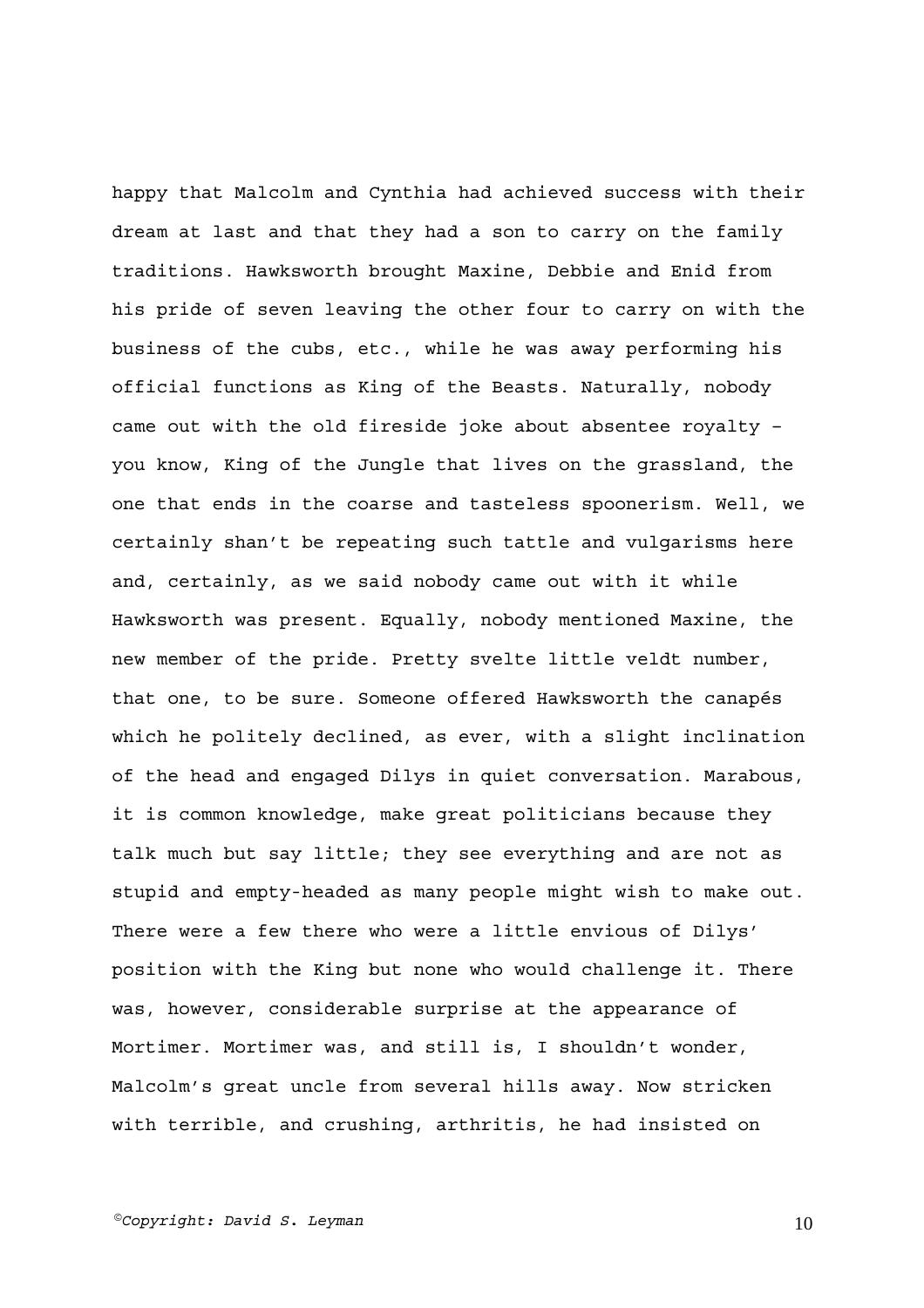making the journey claiming that light exercise was just the thing to get the joints loosened off and ease the 'soreness' – his euphemism for the awful agony he must have felt getting up each morning and starting the 'loosening off' process. He was, it must be said, comfortably ensconced between two young ladies so that their body heat would ease the aches and pains (he claimed) and few guests missed how they were feeding him choice morsels. He neither refused the food nor did he object to their ministrations; a perk, he would whisper, of being old and decrepit and, thus, no threat to these lovely young things. You old dog, Malcolm thought, there's more life in you than those young ladies would care to know about and then, before he could think any more about it, he was swept away in the tumult of the gathering. Malcolm was kept busy. He made sure that the food and drink flowed as it should, greeted each new guest as they arrived and received their congratulations. It was wearing late into the evening when Malcolm noticed a gap in the crowd where, he was sure, Great Uncle Mortimer had been. The two girls were there giggling over some private and, no doubt, libidinous joke such as youngsters are apt to do, but no Mortimer. Perhaps the evening had tired him and he had gone for an early nap; he must remind himself to check shortly and then, as was the norm, it had slipped from his mind as deftly as the other little details that he had meant to attend to – given the time. He spotted his Dad coming over for a chat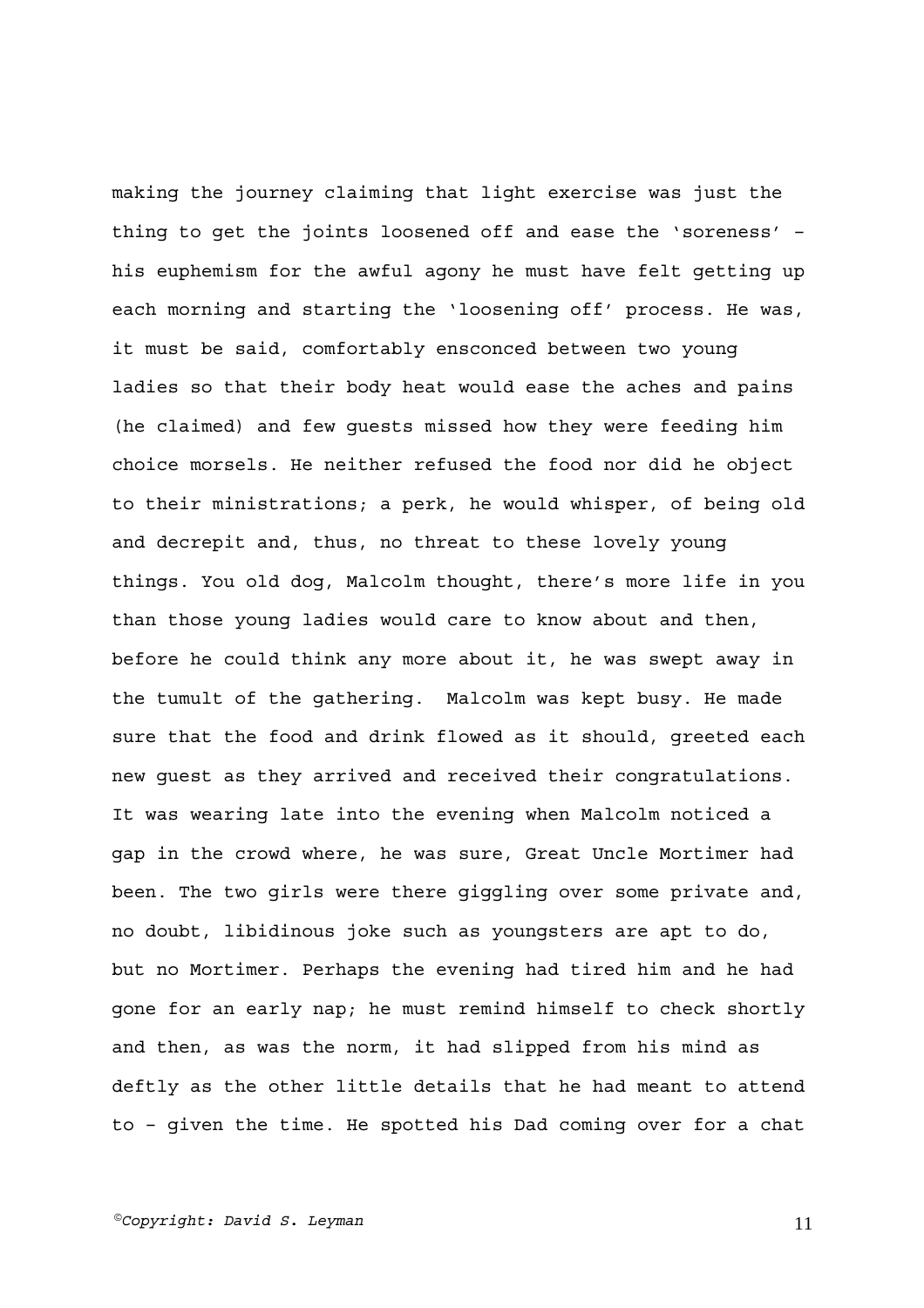and even that did not stir the memory. His Dad was fond of intoning, at regular intervals "a short note is better than a long memory, Malcolm, my son". Dad was full of such maxims. Were other Dad's the same? Well meant but irritating now that he was grown up with a family of his own. What a proud thought – a family of his own. He made a mental note not to inflict these sayings on his own son and knew immediately that he would. He smiled at his Dad and they talked about the baby, the party and all manner of things. Malcolm dutifully listened.

Mortimer had not, in fact, retired to bed. He had been extremely comfortable lying with the two nubile pieces of simian pulchritude and had immensely enjoyed what he rather fancied were envious glances from some of the younger chaps. Ah, the benefits of age and infirmity when you're no threat to anyone. If only they could have read his mind where he remained, eternally, a teenager! At some point in his wonderful evening it had occurred to him that he, in common with most of the others present, had not gone to examine the object of the evening's celebrations. He had been so full of his own hedonistic rapture that he had been frightfully impolite, he should make amends immediately – if not sooner. Excusing himself from the accompanying delights, he struggled to his feet with some difficulty and the odd grimace of pain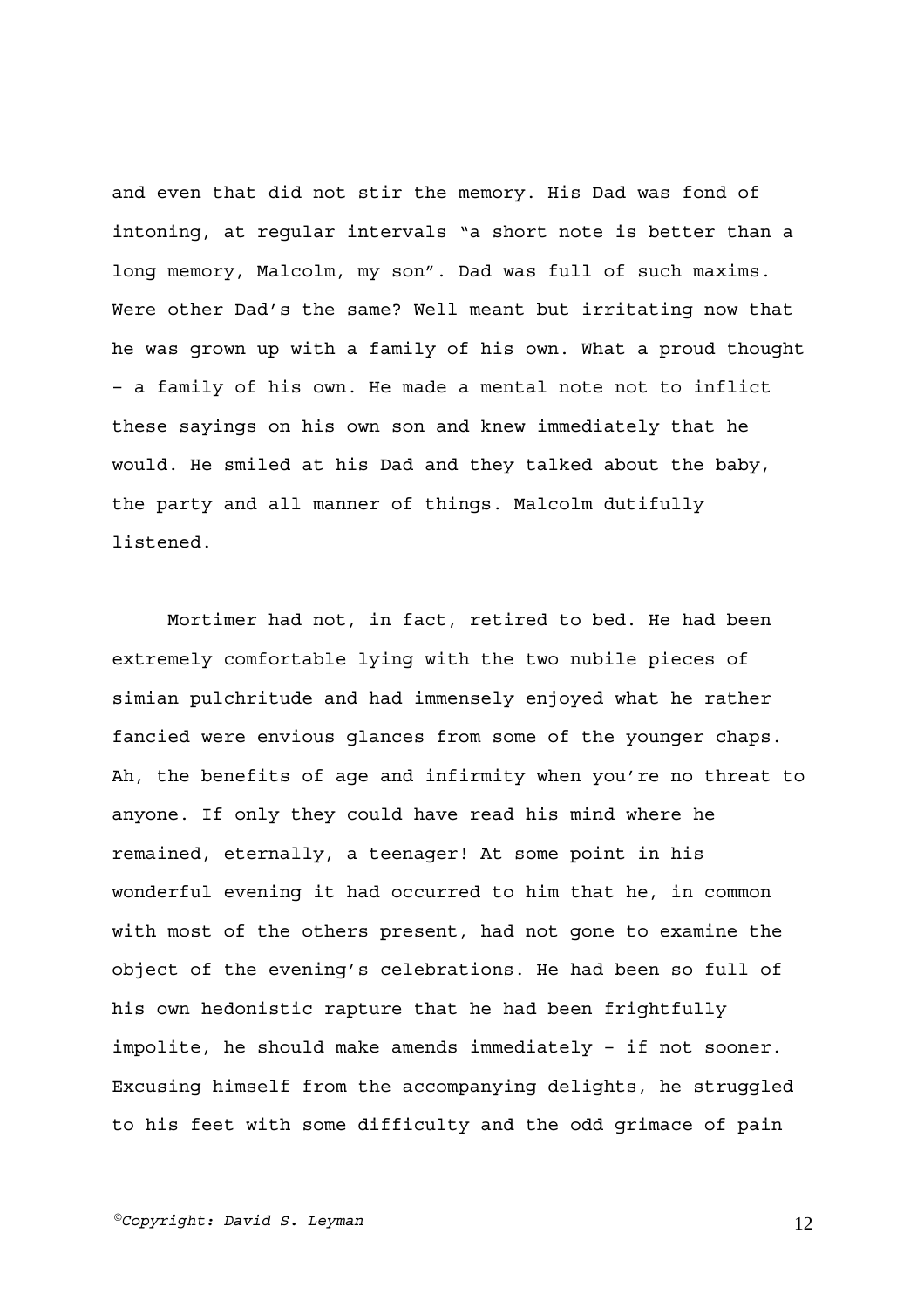and made his way over to the pram where the baby was sleeping blissfully through all the hubbub of the party.

"Let's have a lookatcha, Littl'un." Mortimer muttered as he grasped the edge of the blanket that Lysander, the midwife's assistant, had made for him. He eased back the blanket – the better to scrutinise the small body that lay beneath it. Well, there's no doubt that they have a wee boy there, alright, he thought, and was about to cover the little chap back up when a frown fleetingly swept across his, normally cheerful, face. He looked again into the pram. Something was not as it should be and yet….

"My God!" Mortimer exclaimed through his teeth, or would have done had he any left.

"I do beg your pardon, Old Chap" came a gruff but affable voice beside him. "I wasn't aware that you were religiously inclined, don't you know. Monotheistic?"

"Well, yes, actually." Mortimer was, momentarily, confused by the turn of events and unsure quite how to proceed with his discovery. "Er, well, one has always had an inkling that there was some controlling force – call it a deity, in charge overall and, logically – to my way of thinking, not tread on anyone else's views, you understand, it would have to be a singularity since the thought of multiple Gods arguing over directions is just too awful to contemplate if they were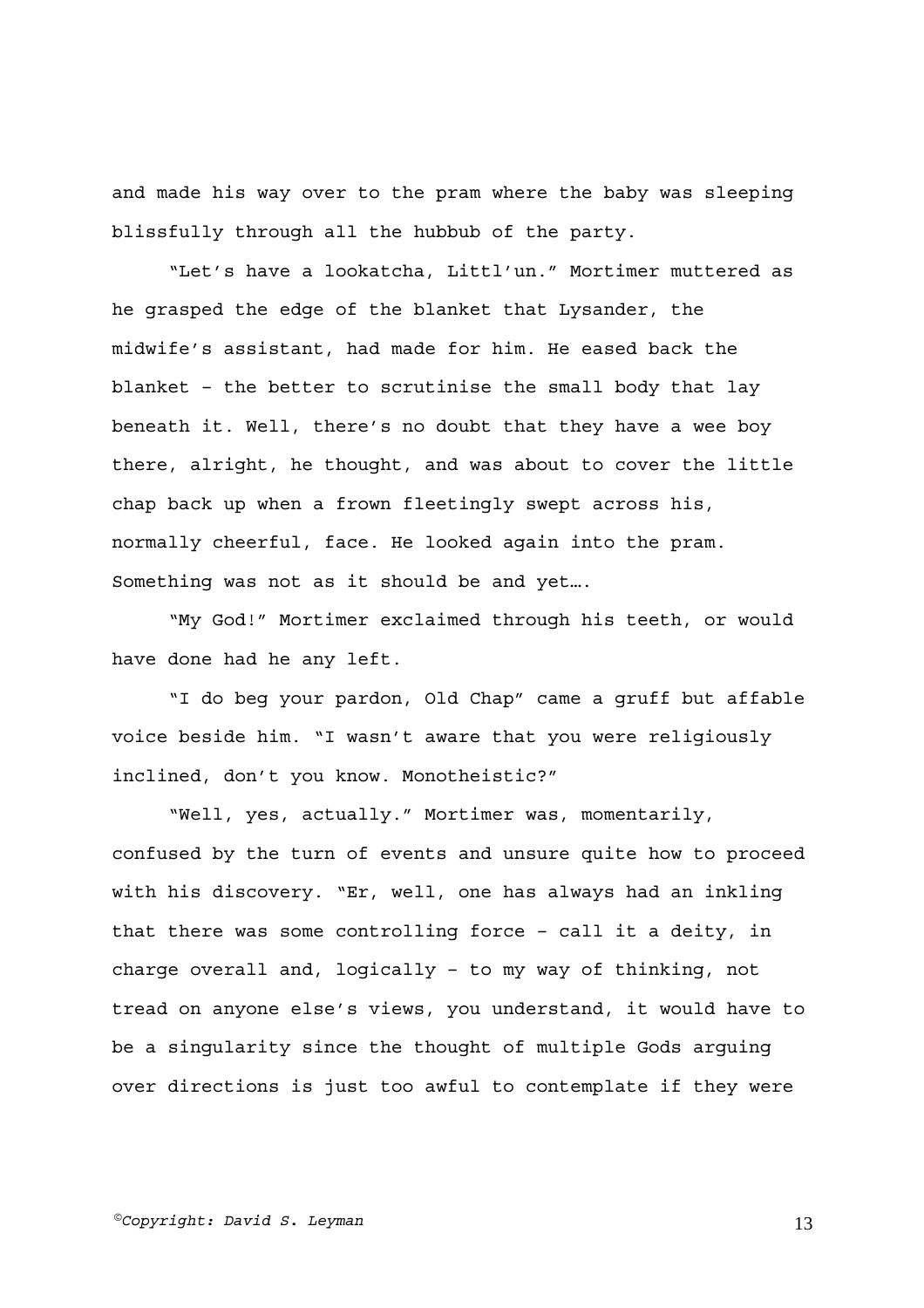prone to the same sort of processes that we have with just our simple things. Oh, er, sorry to go on."

"I know exactly what you mean" replied Gardner, the Wildebeest, who would often say that he 'gnu' things – his little joke. "We have all manner of problems debating where to go next for a decent feed and always end up going the same way to the same place. I don't know why the council of elders bothers. They raised a right stink about me coming into the jungle for this 'do', I can tell you, but I wouldn't have missed it for the world. Poor Cynthia and Malcolm – after trying all that time to have a baby and then not having a representative from the open plains to celebrate their success? Well, the thought just sends me cold all over."

Mortimer knew – gnu, he couldn't help it, that Gardner was one of the more intelligent, and learned, of the Wildebeest but would never get on in their hierarchy because his philosophies clashed with 'accepted wisdom', whatever that may be in Wildebeest circles. Ah, he had to remember not to mention circles to Gardner – he had a vague recollection that Gnus suffered from an insect larva that got into their brain and caused them to walk around in circles until they died. Something to do with balance, apparently. Still, Gardner was a pleasant enough chap and always good for an intelligent conversation – hard to come by these days in the ordinary course of events. Their meetings on the edge of the jungle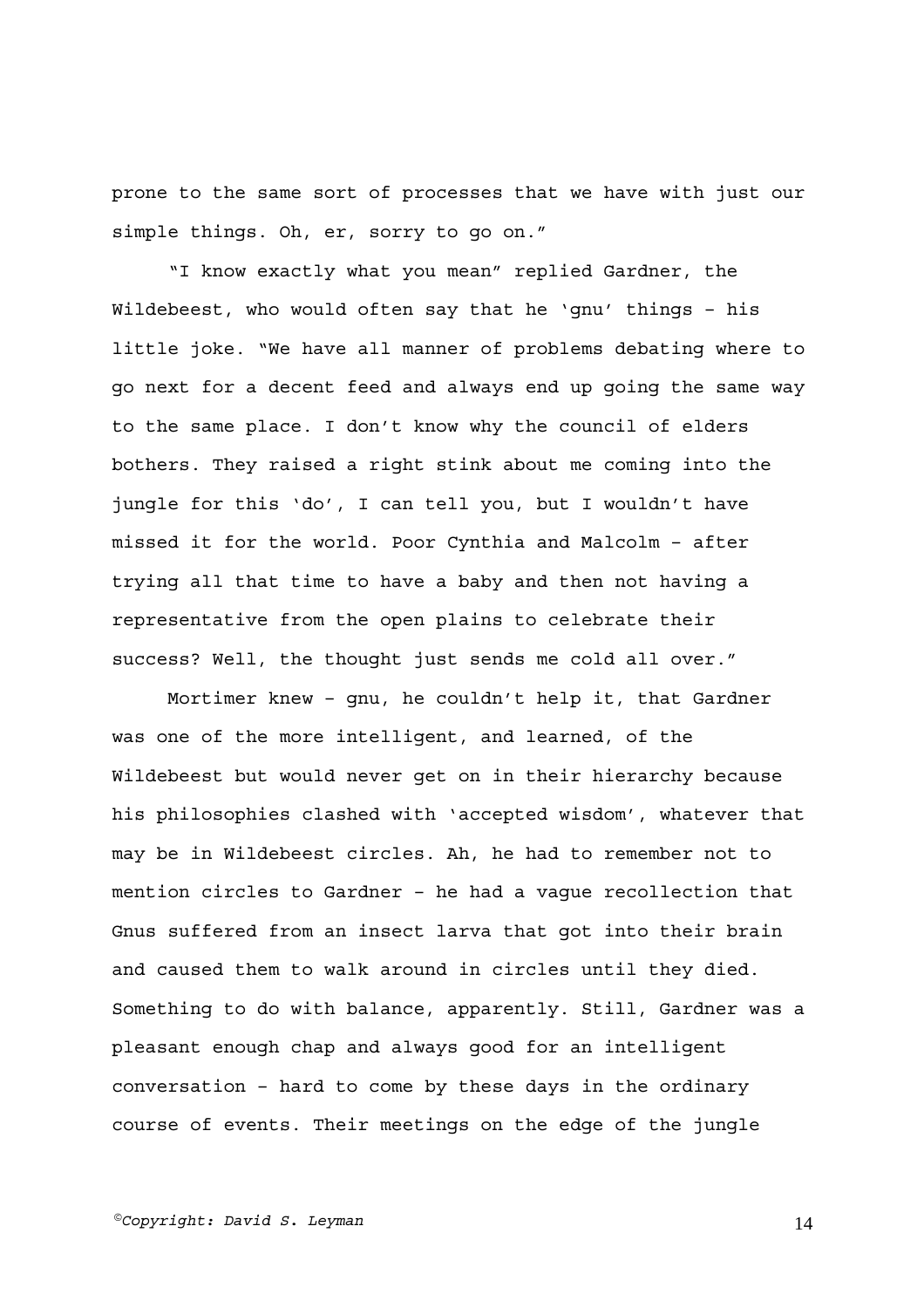were, in truth, becoming more and more infrequent with the passing of time, something they both, Mortimer felt, regretted.

"Speaking of their success, Gardner, old fruit, I have made the most dreadful discovery and I really don't know whether to tell Malcolm and Cynthia or not. I wonder, really, if they already know."

"But, my dear Chap, what can it be that has you in such a fluster? You've gone, uncharacteristically, all of a tizzy."

"Well, the fact is, and I really don't know how to put this delicately, that the baby – Malcolm and Cynthia's little boy, the new arrival, as it were, has no knees. There are no joints in the middle of its dear little legs."

"Surely, Mortimer, you are having some strange jape with me? Mayhap the pain of your affliction has caused you to seek relief by a spot of merriment at poor old Gardner's expense. Now, I must say that I don't mind for myself as you are counted as one of my dearest friends, but, really, old Chap, the baby, don't you know – great heavens above!"

Gardner's eyes, already large, luminously brown and full of affection for everyone, had nearly popped out of their sockets as Mortimer had carefully peeled back the blanket so lovingly crafted by Lysander. Chimpanzees are so very clever with their hands that people are apt to take them for granted, very often.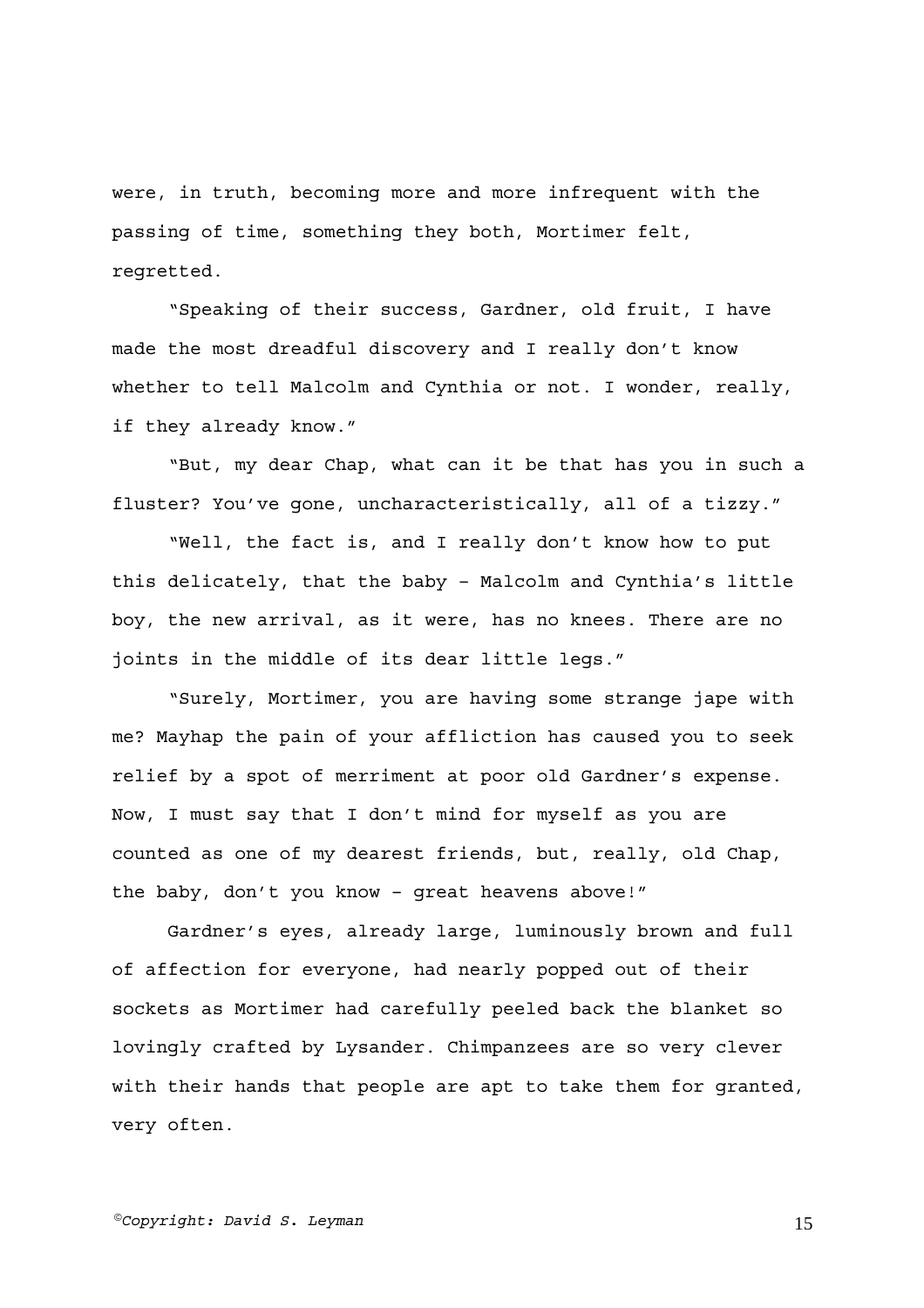"I now appreciate your dilemma. Hmm. Wait here. I shall go and talk to Hawksworth if he hasn't already gone."

"I say, Gardner, don't you think you should be a touch careful – do make sure he's had dessert before you get too close."

"Oh, don't fret yourself, my friend. Hawksworth and I go back a long, long way, I'm certain he'll be alright with me and, besides, you know what a stickler he is for protocol. Munch lumps out of me at a function like this? Great heavens above, that would do his image no good at all. Why do you think I felt safe about coming here tonight? Try not to lionise Hawksworth too much, my Friend." Gardner gave a sardonic smile while Mortimer winced at this misplaced levity. "Please, Mortimer, we must, in any case, put the baby first and our own fears and prejudices behind us for the common good. Look after little chap. I shan't be long."

Snuffling into his beard, Gardner strolled casually off into the, now diminishing, throng and approached the place where Hawksworth was gathering the girls together in order to make their way home.

"Just a minute, your Majesty. A quick word – if you don't mind, before you go off."

"Oh, hello, Gardner. I didn't realise I was starting to smell badly. Just my little joke, Gardner," he explained noting the look of distraction in Gardner's eyes. "I must say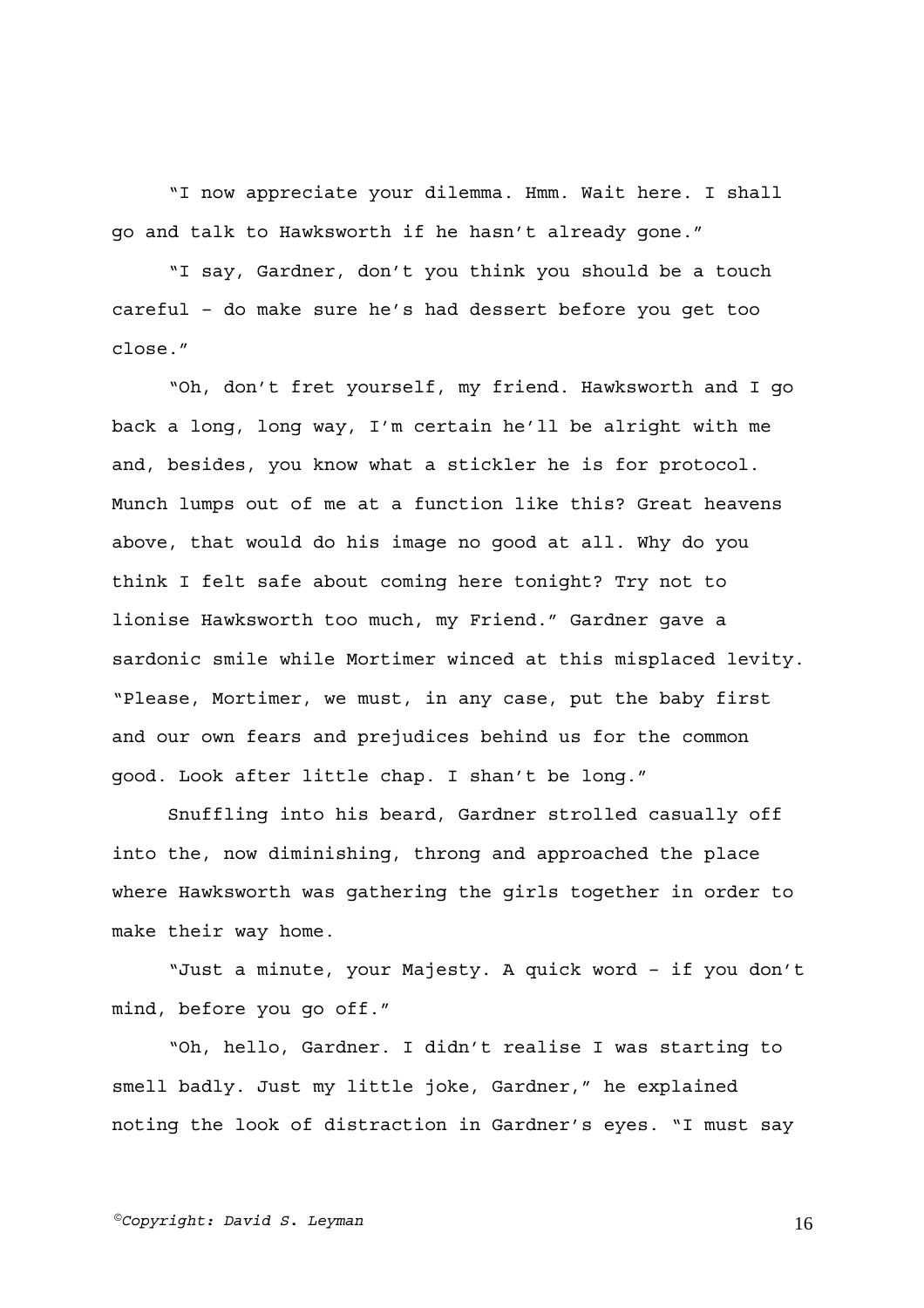that you have a rather more pronounced air of distress about you than is usual. How may I be of assistance to you since it is clear that you are in need of help?"

"Humph! Yes, Sire." Gardner nearly snorted. 'Distressed air', indeed. Do I really? Harrumph. "You are, as ever, correct, Sire, in your assertion. Although 'help' is, I feel, a trifle less needful than advice."

"Trifle. Hmm, yes, that was a glorious trifle. Should I have a touch more, I wonder?" said Hawksworth patting his tummy and glancing, oddly enough, at Enid. Gardner didn't remark on it. "Anyway, Gardner, old chap, always pleased to chew the fat with you. Fire away."

Gardner mentally winced at the King's choice of words but put a brave face on it. He knew that Hawksworth had a devilish sense of humour.

"Mortimer, who is the baby's Great, Great Uncle, as you undoubtedly appreciate, has scrutinised the child and discovered that the poor little mite has no knees. We feel certain that the parents know but, with all the commotion for the celebration and the excitement, and all, well, you never know if they do or not and then, after all, what to do? We are all here enjoying the fruits of their labour" Gardner was careful to emphasize, ever so slightly, the word 'fruits' and, from the twinkle in Hawksworth's eyes he guessed that it had not gone unnoticed "and we should all pitch in and help – if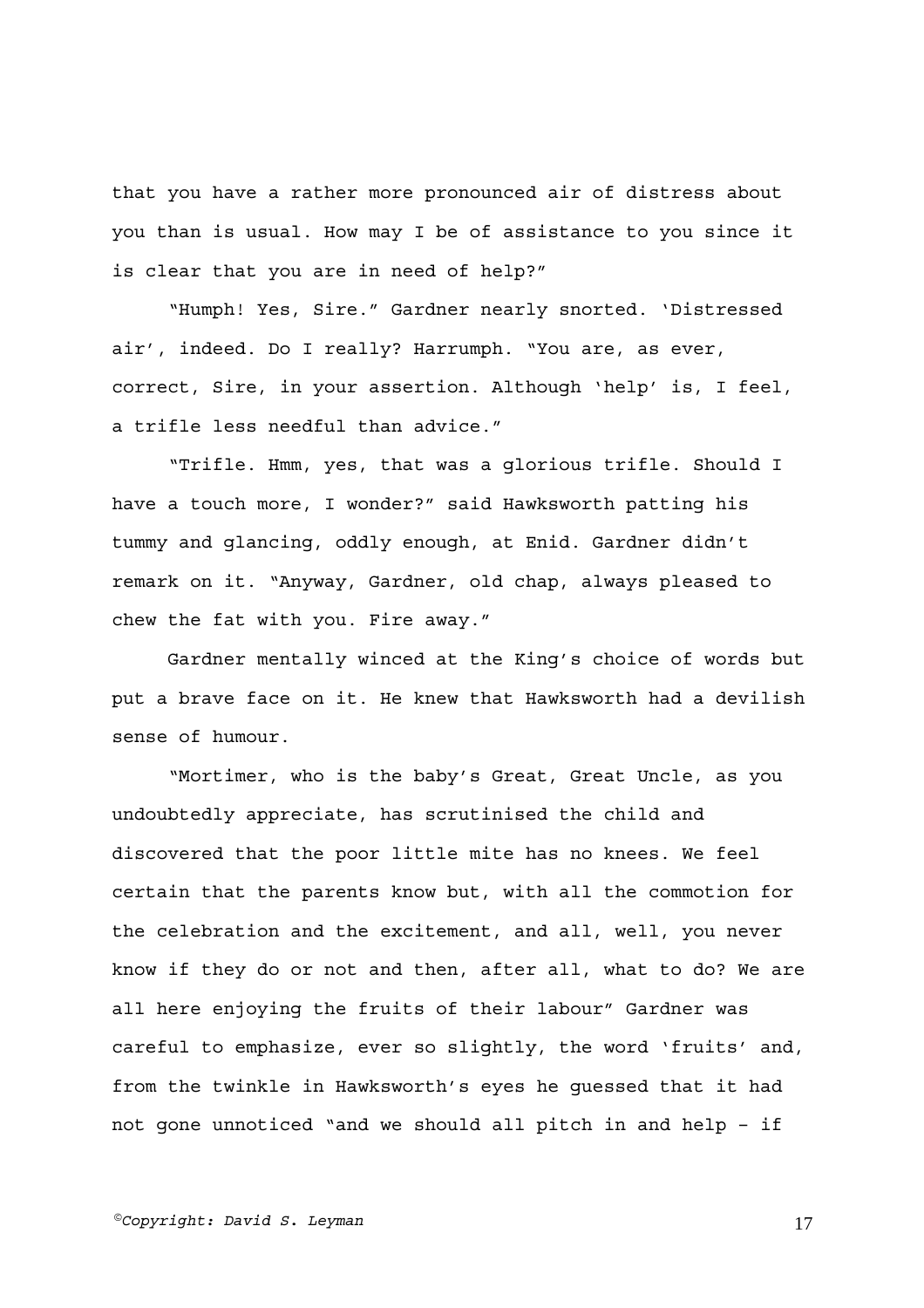we can. What, Sire, would you suggest? A gorilla with no knees is going to be a bit limited when he grows up."

There was a Royal ponder. Debbie and Enid glanced at each other and frowned. They knew the normal way of solving problems with the sick and infirm. It was, on this occasion, unpleasant to contemplate. Maxine preened herself and eyed Gardner with a calculating look. Gardner eyed her back with as much of a sneer as he felt he could, reasonably, get away with; ah, she was little more than a kitten and you know what youth is like. Still, a petulant little girlie with that much power and claws to match… Gardner reproached himself for getting carried away in his head. He looked back at Hawksworth who was still deep in thought and appearing to be trying to come to a difficult decision. Enid was shaking her head as if expecting something rash. At length the King's forehead cleared and he took a deep breath.

"Summon Malcolm and Cynthia to my presence. At once." He commanded quietly. Hawksworth rarely found it necessary to roar except to recalcitrant younger would-be kings. Gardner recognised the 'at once' part and was on his way before the full stop at the end of the royal sentence. He didn't bother replying. It would have been deemed a waste of time and earned him a rebuke - possibly a swift swipe across the nose. He felt that going back to the herd with a red, four-line, stripe across his left nostril was not going to enhance his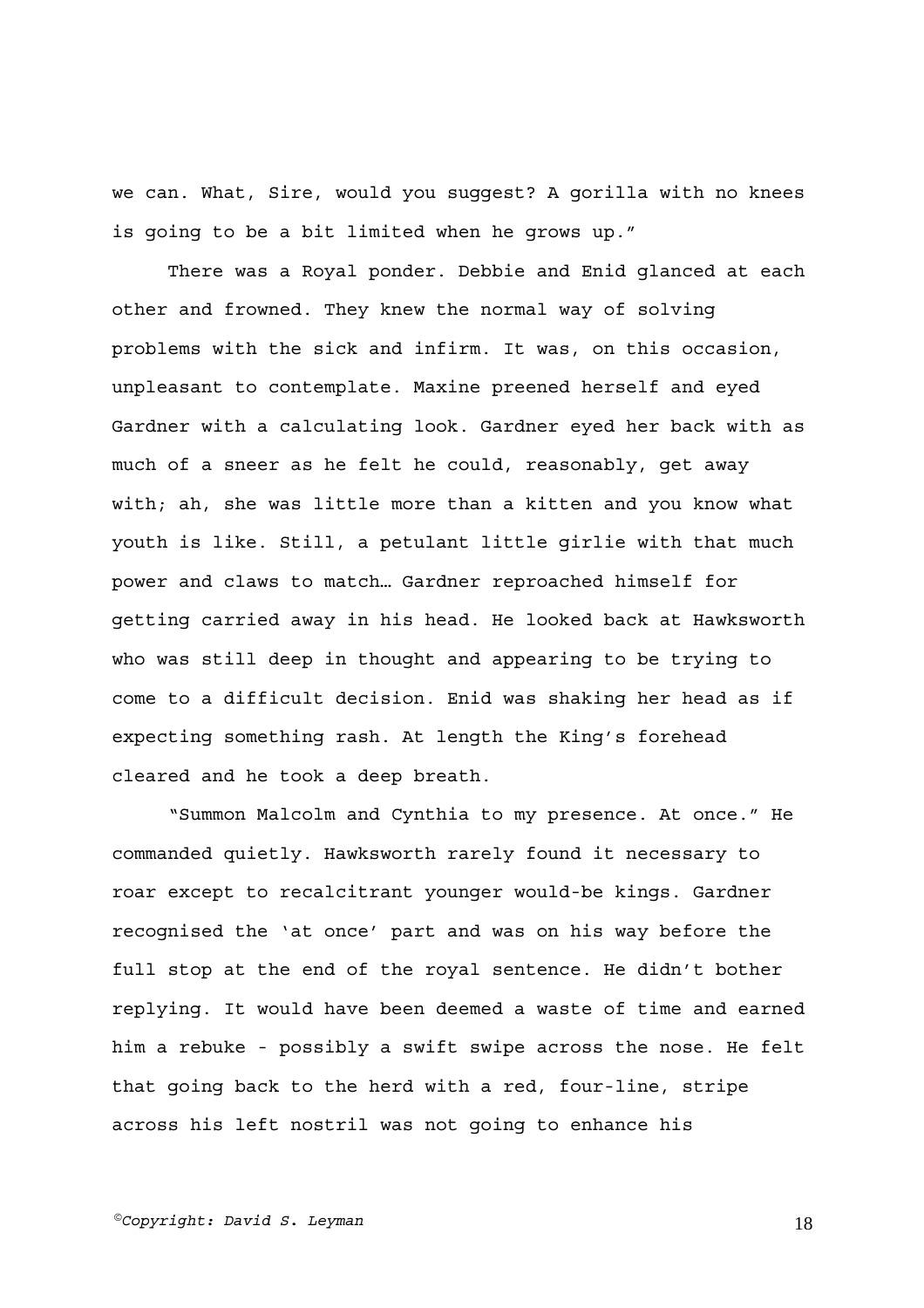reputation among the council members as being a Gnu of good character, sense and thoughtful demeanour. Scuffling in public, indeed, and with a lion to boot – the very shame of it! And, of course, asserting that it was *THE* Lion wouldn't help, just bring a round of disbelief and derision like the time he'd seen the humans in the lorry that had aimed things at him and he hadn't fallen over and died. Oh, yes, they'd had a ball with that one – in fact he was still trying to live it down. No, no, best to just get on with it quickly, as instructed. Do as you're told when you're told, that's the thing of it.

**\* \* \* \* \*** 

Hermann stretched luxuriously and contemplated a bright red semi-cactus dahlia. What day is it today, he wondered, idly to himself? Have I missed something? He stood up. Now that the thought had occurred to him it was niggling him. Something *was* missing. What? He went through the house to the back to fetch the lawnmower.

"A quick cut will do the grass a power of good then I can feed it as soon as the sun goes off it." He surprised himself by speaking out loud.

"Do I often speak out loud?" he asked himself, speaking out loud. "I suppose I must. But today I can hear me. That's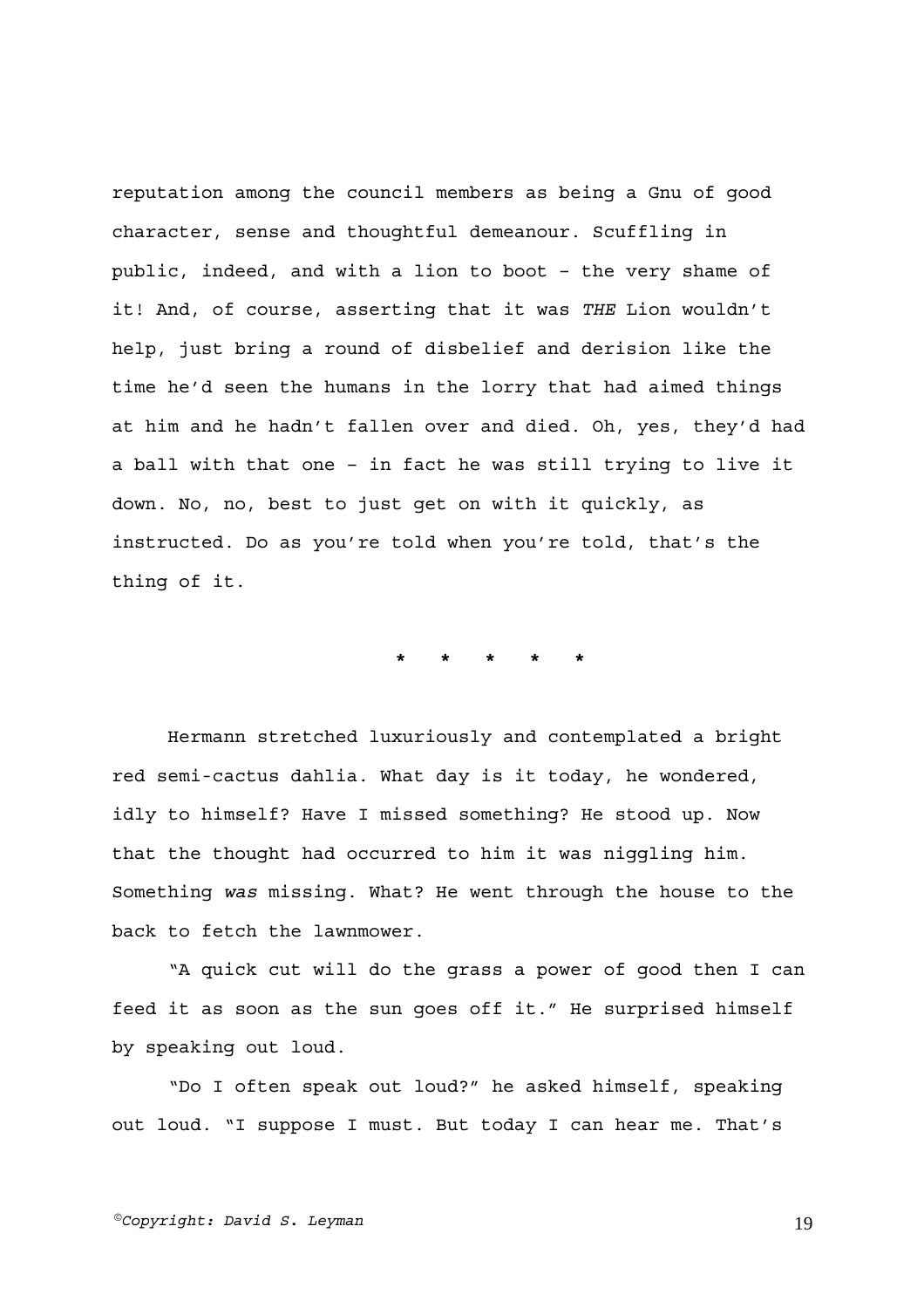what's missing – noise. The forest is quiet. Now, why would that be?" he mused. He was given to musing. It comes with living alone. Musing is like talking to yourself but quieter. He could hear himself musing. Very odd.

"I expect," he mused on "that the animals are having a party somewhere else." He chuckled at his little joke to himself and closed the shed door. He rolled the mower over the paper he had laid on the hall floor to protect it from stray bits of grass and mower wheel treads since the only access to the front from the back was through the house. He had, at one time, contemplated putting a path around the side but, horrors, that would have upset the symmetry and, in any case, the fence posts were well bedded down into concrete with pitch paper around their feet. He felt disincline to pull up the posts then and even less so now.

"It must be age." He thought with a momentary jolt of shock "Perhaps that's why the forest is quiet – I'm going deaf! Ah, but I can hear the wheels of the mower on the paper so it's not that. This hush is really getting to me."

He went back inside and did something he had never done before. He picked up the 'phone and called his nearest neighbours. The wife answered.

"Hello? Amy Thistlethwaite speaking. Can I help you?"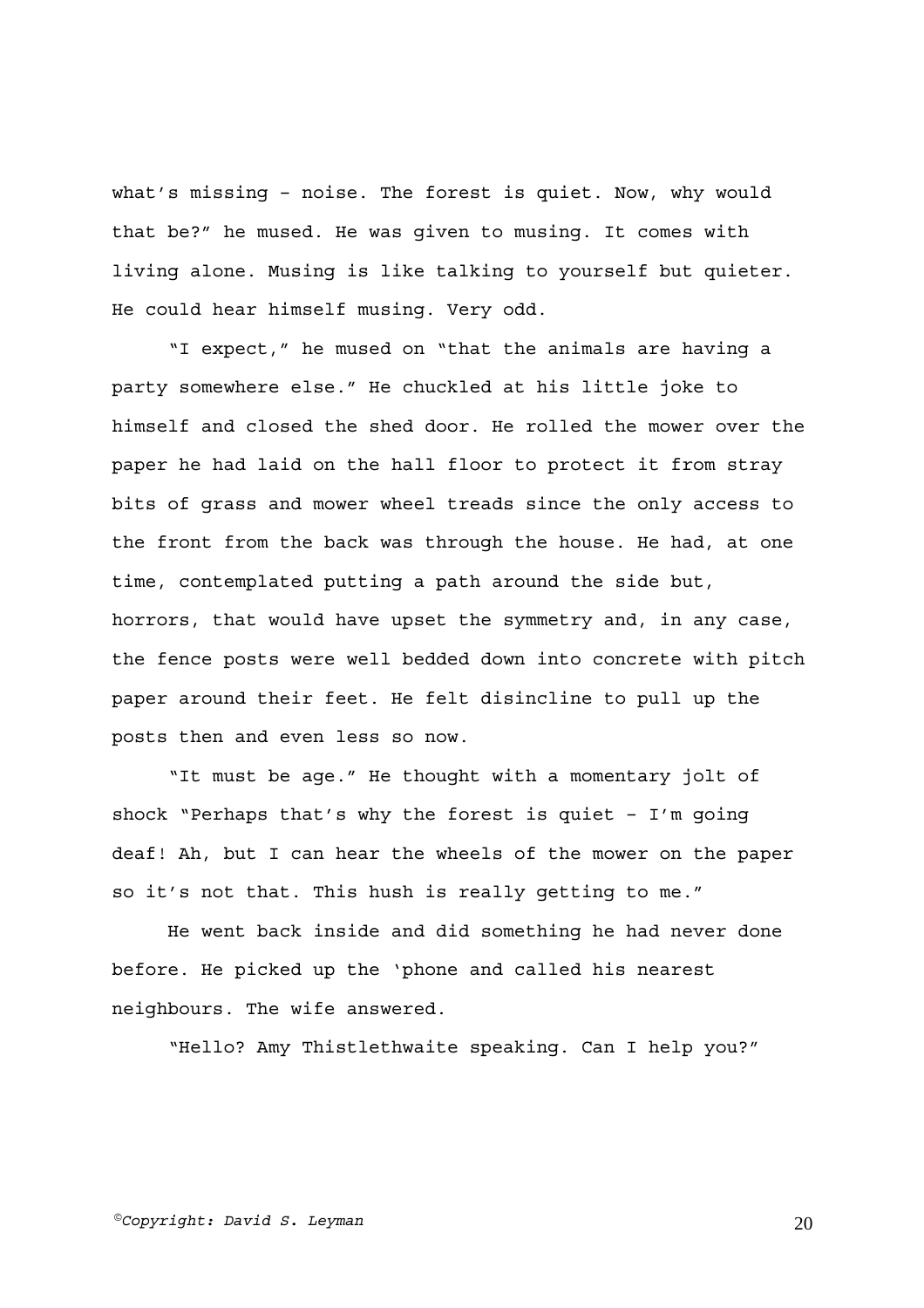"Ah, this is Hermann Limpitt here. You won't know me but you are my nearest neighbour – I don't know if I am your nearest neighbour or not."

"Good heavens, Mr. Limpitt, we know of you but I don't believe we have ever spoken before – not even in the club. You are a bit of a recluse, you know, you really must get out more often."

Hermann winced. This is precisely why he didn't socialise with the other people. They were always too ready with the criticism and advice. If you don't conform to their ways and beliefs then you are definitely 'odd'.

"No doubt, Mrs Thistlethwaite, but I need to know something."

"Of course, if there's anything we can do we shall be only too pleased, you know, to help. You must call me Amy, of course."

He wondered why she had to use the phrase 'of course' so often. Perhaps she was trying to convince herself that she was right. Or something.

"Can you hear the outside? The forest?"

"Not from in here, Hermann, dear. Was there something special you wanted me to listen out for?"

He winced again. This had been a mistake. They would attach themselves to him like leeches now – anxious to help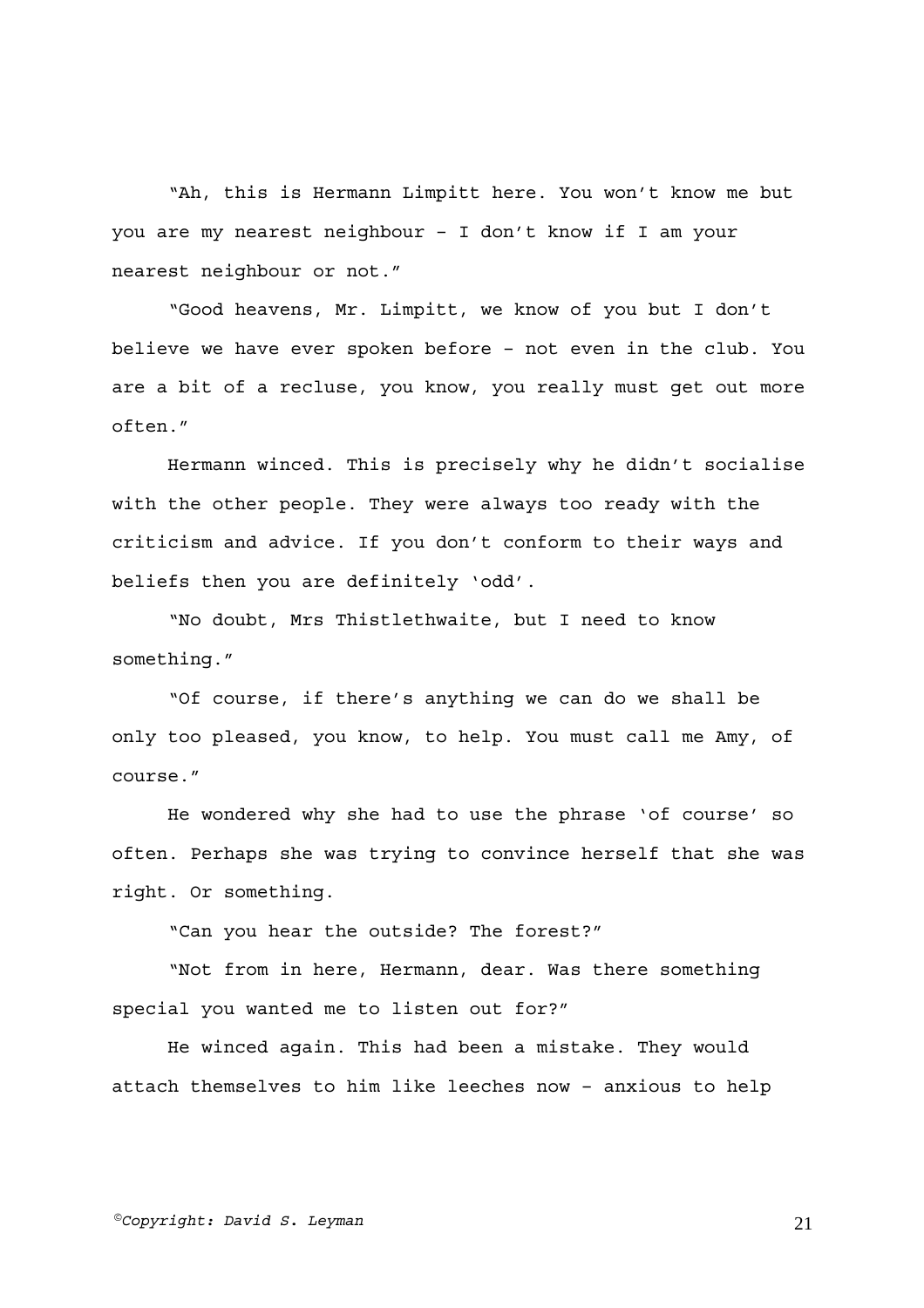and to save him from himself, no doubt. 'Hermann, dear' indeed!

"Would you be so kind as to go outside and listen and then tell me what you hear?"

"But, Hermann, it is frightfully hot out there at this time of day and I'm expecting friends over for tiffin and drinkies later. Why don't you pop over and join us and then you could listen all you want?"

How was he to 'pop over'? Tiffin? Drinkies? How appalling. How affected. He thought not.

"I am, I must say, a touch busy right now – perhaps another time. Thank you, anyway."

He put the 'phone down to forestall any further conversation and quietly cursed himself for calling in the first place. Now, he was sure, they would feel that the ice had been broken and they would visit him. Horrors! He had known a Thistlethwaite before. A nice chap, he had introduced himself as 'Thistlethwaite from Oswaldtwistle'. It had sounded like 'Ozzletwistle'. He recalled the man as something of a sailor. But so long ago across the ages, he could no longer bring the man's face to mind, only the impression of honest sincerity that he had left behind him. Hermann shrugged off the memories and went back outside to cut the grass, no closer to knowing why today was a quiet day in the forest but closer to a sense of foreboding concerning his immediate future.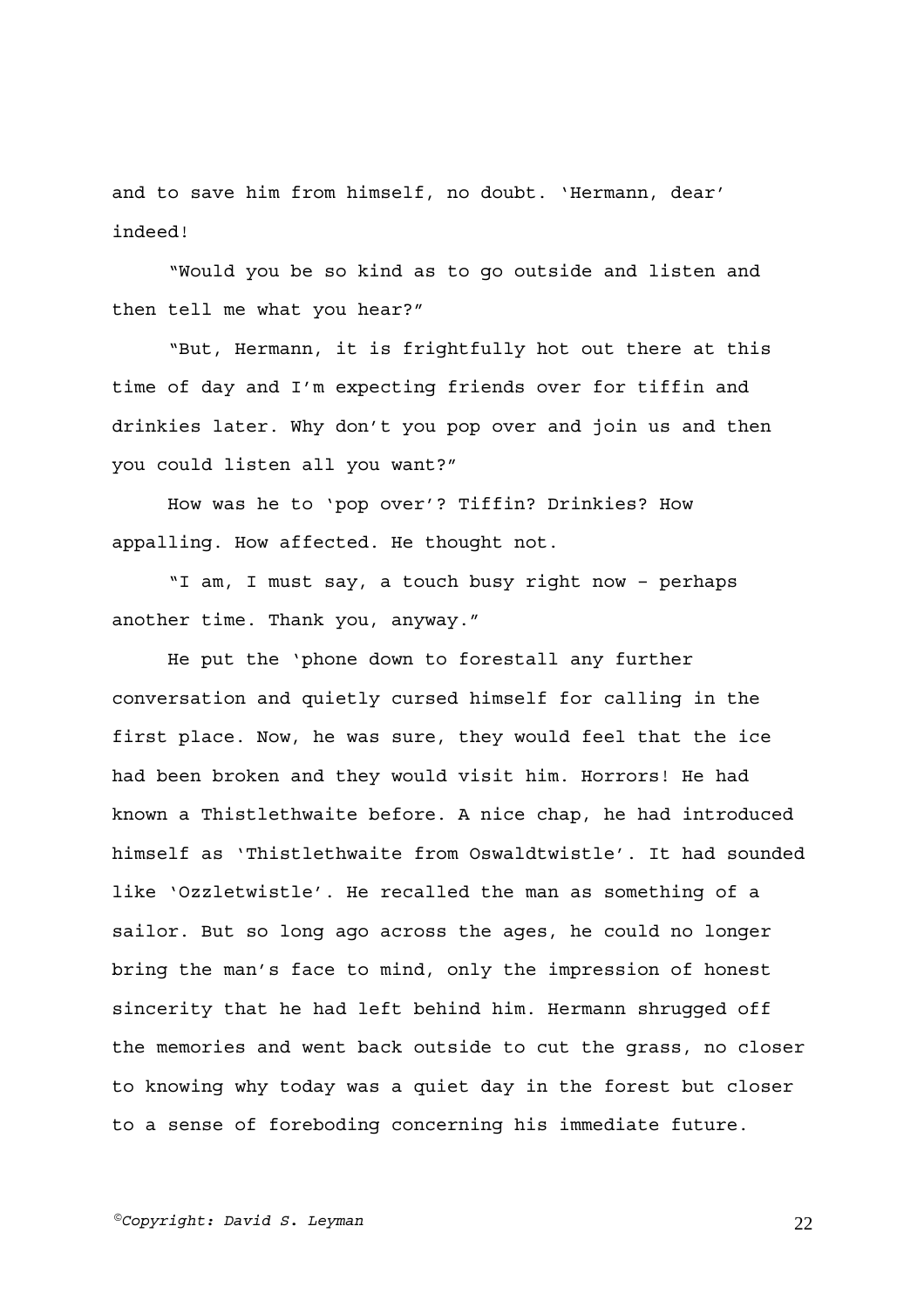**\* \* \* \* \*** 

Thus Malcolm and Cynthia received the Royal summons and, in some consternation, hurried over to prostrate themselves before Hawksworth. Gardner huffed a little and Hawksworth tuttutted. Somewhat impatiently he gestured for them to be seated.

"No need" he said, "to stand on ceremony. We have something. To discuss between us and I would wish for Gardner to remain here for verification – if needed. Is this agreeable with you both?"

The parents, now distraught, had thought that the King had summoned them to say goodbye and thanks for the party. They were now inordinately puzzled so hastily agreed, wondering what was at the end of this now inordinately puzzled so hastily agreed, wondering what was at the end of this extraordinary chain of events.

"Well, the thing is, and there is no delicate way of phrasing this, if you follow me." Said His Majesty. They did not. "Your lovely lad, the baby, has, it seems, rather oddly, been birthed, as you might say, incomplete."

Malcolm and Cynthia both gazed at him uncomprehendingly but vaguely alarmed.

"Gardner tells me, and it is entirely possible that you are already aware of this fact, that your little chap is not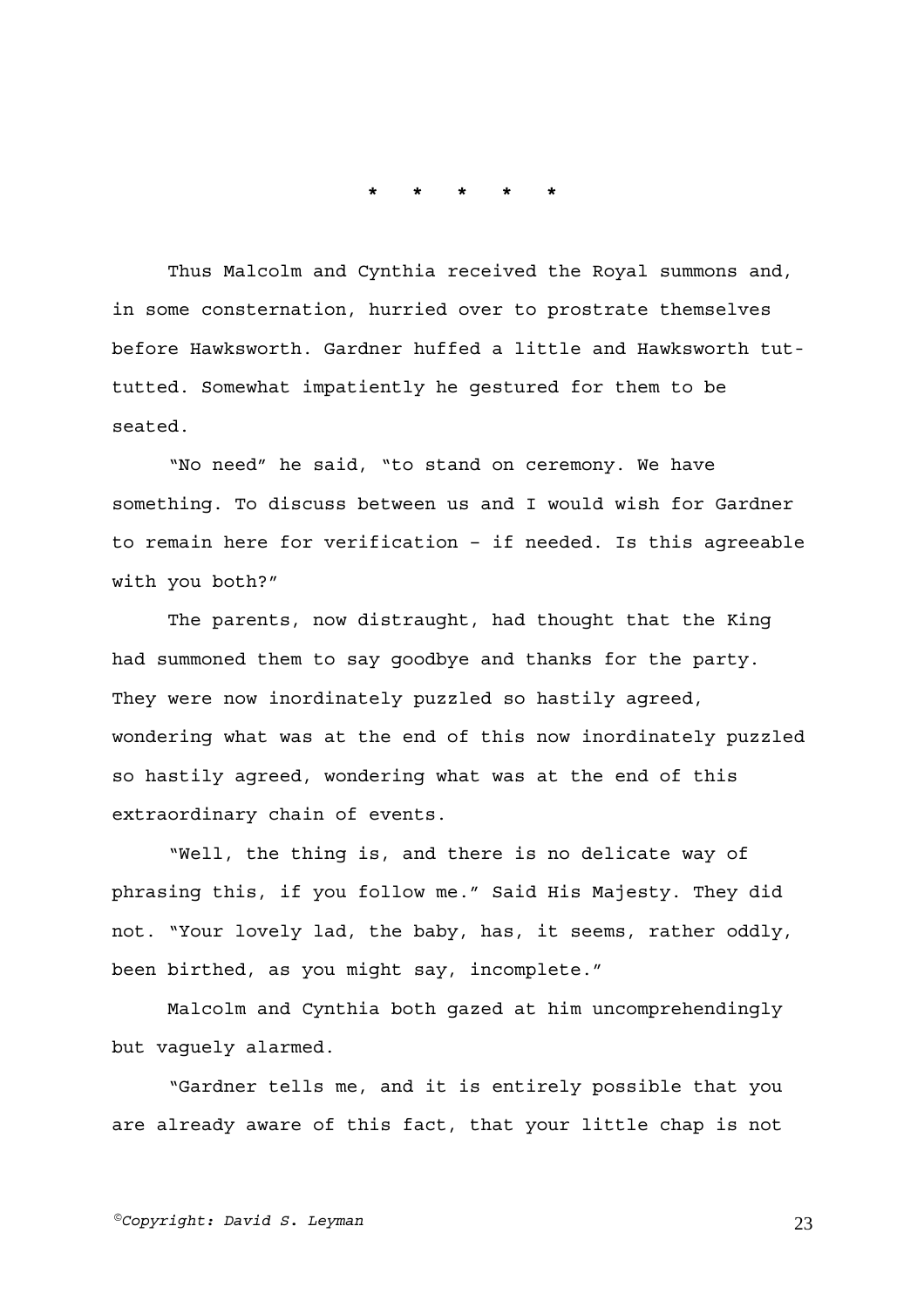in possession of his knees. You know those joint things in the middle of his hind…er...lower, in your case, legs. Damn, this is more difficult than I thought. You are not following me are you?"

They slowly shook their heads in unison.

"Excuse me, Sire," said Gardner. Maxine gave a snort of derisive impatience and sidled off into the background in an obvious huff. Gardner continued "If I might just interject a moment with, of course, your Majesty's permission?"

"By all means, dear heart. Feel free."

"My thanks, your Highness. Malcolm. Have you actually examined the baby yet? No. I see. Cynthia? Hmm. Too busy with the preparations for the bash and over-excited by his eventual arrival, no doubt. But I would have thought that the highly talented Lysander might have noticed. Usually very thorough, I'm told, is that one. Still, we all have our moments, don't we?" Gardner was painfully aware that Maxine was getting more and more impatient to go with each minute. She did not appreciate the delicacy of the moment – as Hawksworth did, and clearly felt that responsibility for the entire delay could be laid at the feet of Gardner. Gardner felt a shade uncomfortable but pressed on.

"His Majesty is perfectly correct in what he says – as you would, naturally, suppose. Mortimer – Great Uncle Mortimer, went to have a look at his new nephew and proud as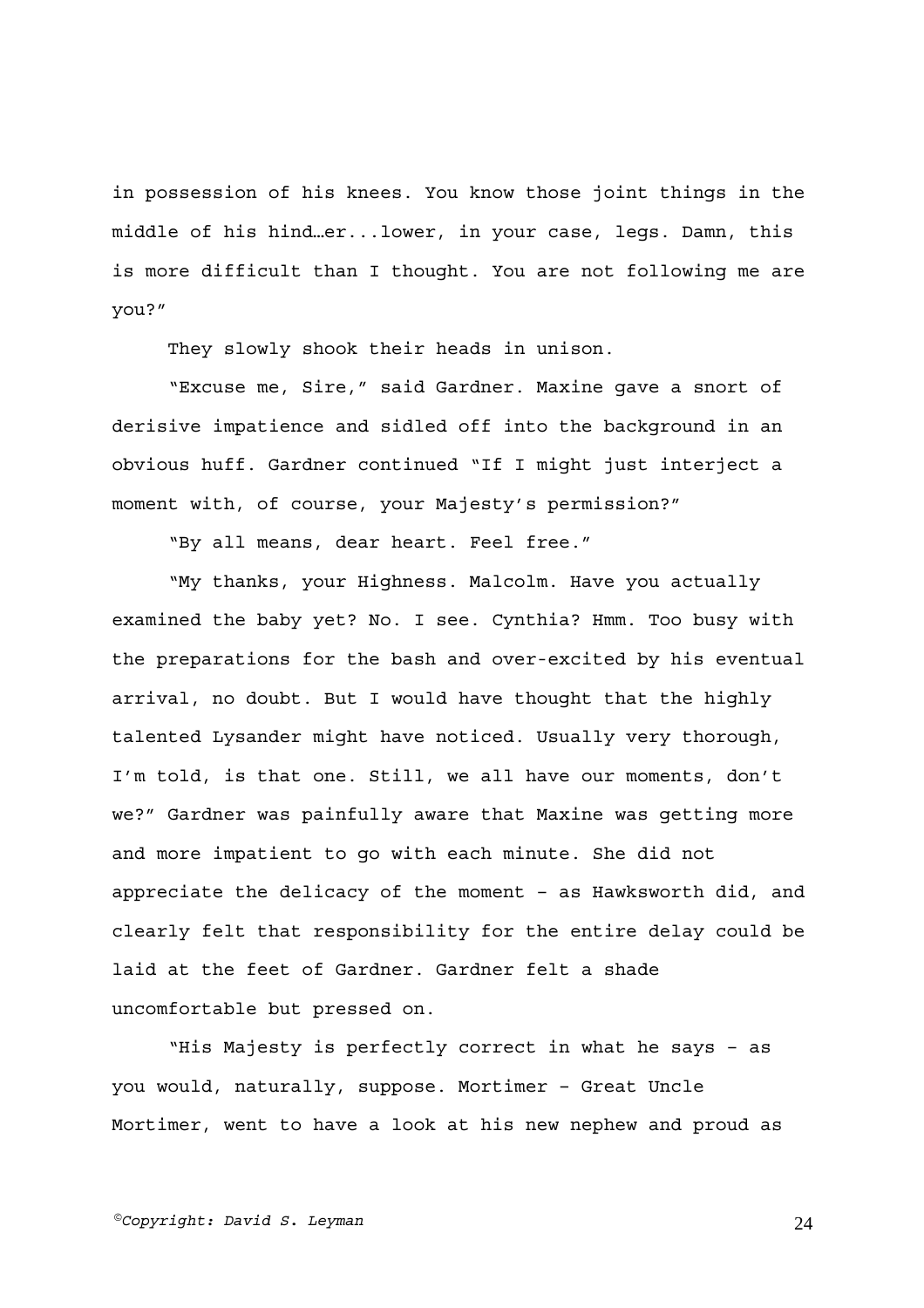proud can be he is, too. It was he who noticed that the baby has no knees. We thought it best to come and ask the King for advice before proceeding any further.

Are you with us now? Sorry to break this to you so bluntly but it really is a difficult thing to, sort of, lead into, as it were, don't you know?"

Cynthia looked at Malcolm in complete anguish and Malcolm looked at Cynthia in complete bemusement.

They both said "But what can we do?" It was more a wail of helplessness than a cry for help. Even Hawksworth looked uncomfortable with it. Debbie and Enid were on the verge of tears – Enid, certainly, was indulging in some very heavy swallowing. They all knew what happens to deformed children, it was nature's way. What if he were to breed the defect into future generations? They all pressed their lips together, feeling for the young couple.

"Gardner."

"Yes, Sire?"

"You said, and I quote, 'before proceeding'. Before proceeding to do what? It strikes me that the options here are not only limited but tinged with doom for the sad little mite."

"Sire, it occurs to me that, well," Gardner paused, whether for effect or to summon courage it is hard to tell, "humans are pretty clever at all sorts of odd things. Perhaps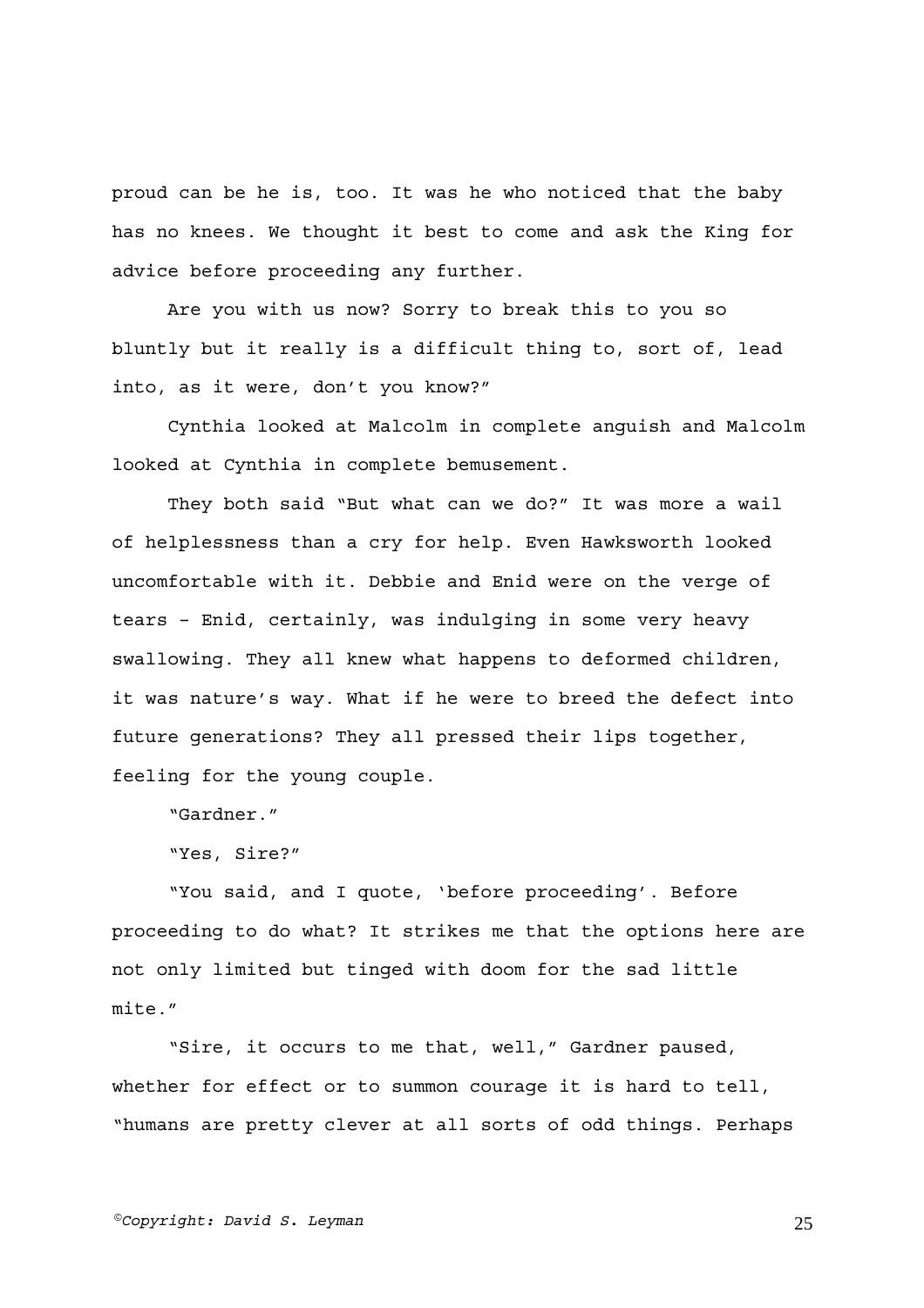it is not beyond the realms of credibility that we could seek assistance from one of those – if anyone knows one, that is. Does anyone know how to communicate with them? They do have a very odd way about them, you know, and trying to get one to concentrate long enough, I'm told, to attempt to engage it in meaningful conversation without actually dying in the process…."

"Gardner, for God's sake stop babbling – we understand completely what you are saying and I'm sure we all get the gist of the problems associated with it. Nonetheless, the plan has some merit and I think it's worth exploring. We need to set up a project group….."

"Now you are babbling, Mortimer" interjected Hawksworth. "Who is looking after the baby if you are here and I was not aware that you were of a religious turn of mind?"

"Lysander is looking after the baby and I'm getting old now. Time to start worrying about what happens next. Why is everyone suddenly concerned about my theological views today?"

"Harrumph. We don't need a project group. We need someone who can communicate with humans."

"Percival could but Hyenas are too frivolous, he'd forget what he was there for in mid-conversation so I guess I'll have to volunteer to give it a shot."

"Enid?" said Hawksworth in some astonishment. "Shut your mouth, Gardner, you're dribbling."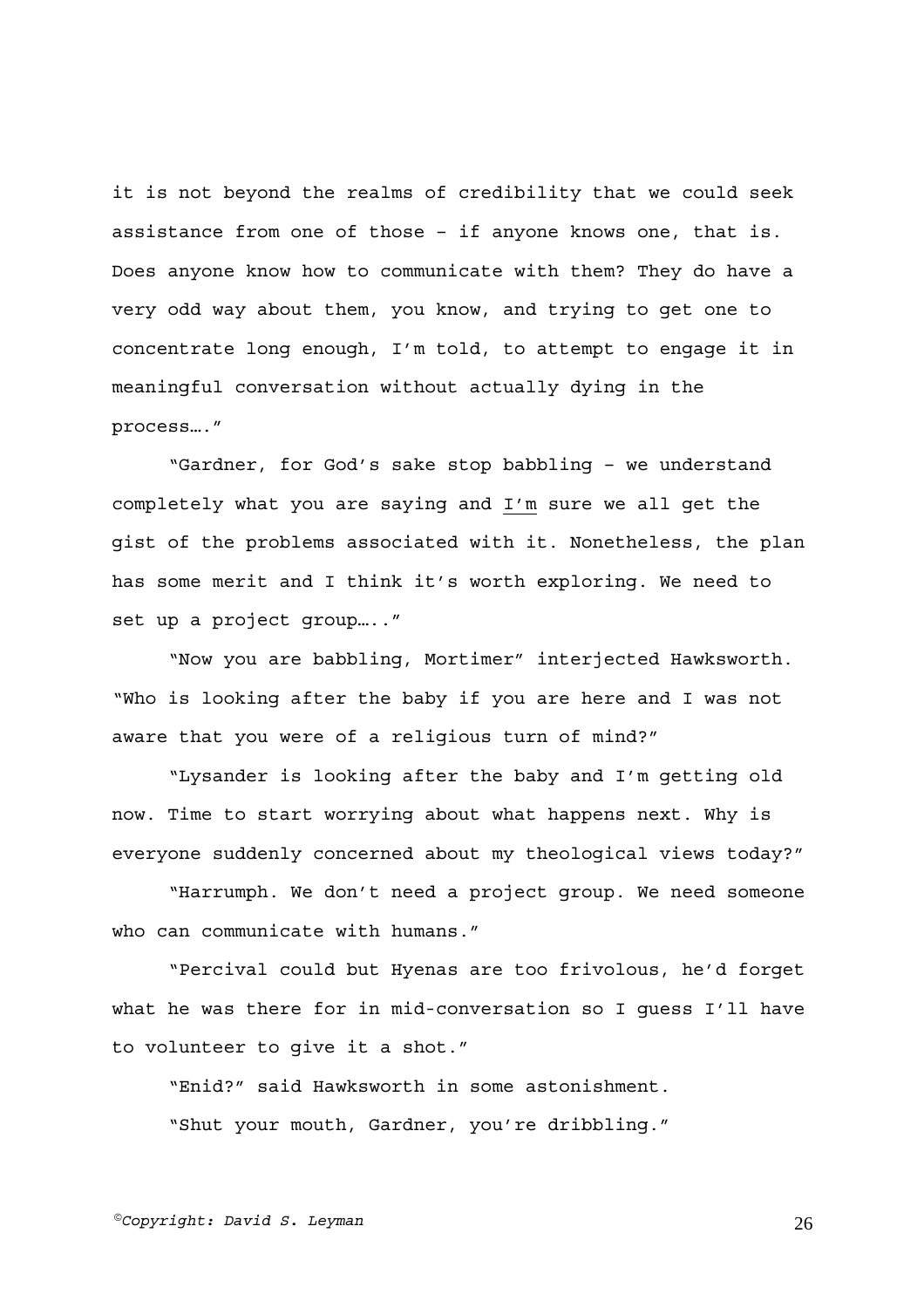"Was not."

"Was."

"Trust you to notice, Mortimer."

"But now" said Hawksworth, shaking his head clear and silencing the other two with a sideways glance at the same time, "we have to find out two things."

"Only two?" asked Mortimer. "Things are definitely on the up."

"Yes, Mortimer, two. Firstly, which human is not only safe to approach but is isolated enough from other humans so that we can, hopefully, keep control of the situation and approach in relative safety?"

"OK, a tough one, Sire, but, mayhap, we have an answer for it."

Mortimer nearly jumped out of his skin and, he noticed, that Gardner, for all his usual apparent placid composure, took a couple of sharp blinks and a deep breath. Nobody had noticed Dilys creep up on the conversation. Marabous are, naturally, curious and the sight of several people in deep discussion was just too much to bear.

"Yes, Dilys, we are anxious for any viable input."

"Sire, there is a lone human who lives in a jungle clearing near the river where it slows down into a deep pool between two hills to the north-east. There is no other human for a long flight until you get to the edge of the grass. He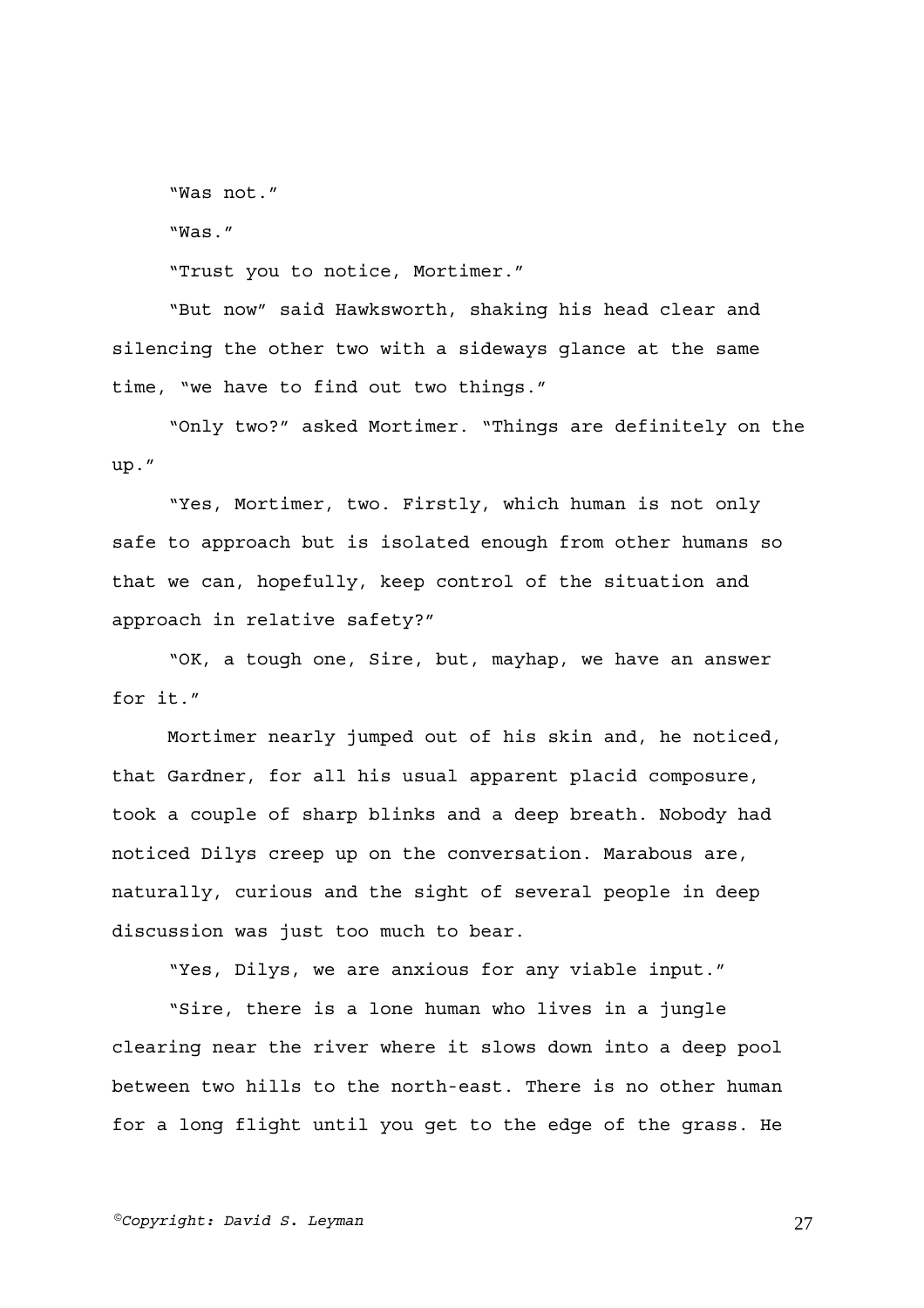is the only target that matches the parameters that you describe."

"Thank you, Dilys. Any other input? No? We'll take that one. This brings us to point two. Many of us have seen the places where humans congregate and will be aware that they prize a yellow metal and small discs which they swap for items they value or wish to possess. An odd trait but necessary for us to know about. Do any of us have any yellow metal or any of these discs which we can exchange for that which we value?"

"The humans call it 'gold' and 'money'. I have heard them speak of them both. You are right, they trade these things for all that they need." Enid astonished everybody – not least Hawksworth, with her wealth of knowledge. Several eyebrows were raised in her direction.

"When I was younger I hung around with a mad, daring, crowd. We even thought of taking a human for lunch one day – just for a laugh and to see what they tasted like but we didn't, in the end. We were afraid of their killing us, in truth. We had seen them stand a long way from other creatures that had fallen over and died of a noise. We don't know how they do that but it frightened us and we went back to the open grassland."

"There, there, Enid, we'll look after you, there is no need to fear now." Hawksworth consoled her tenderly. Everyone else was stunned but held their counsel.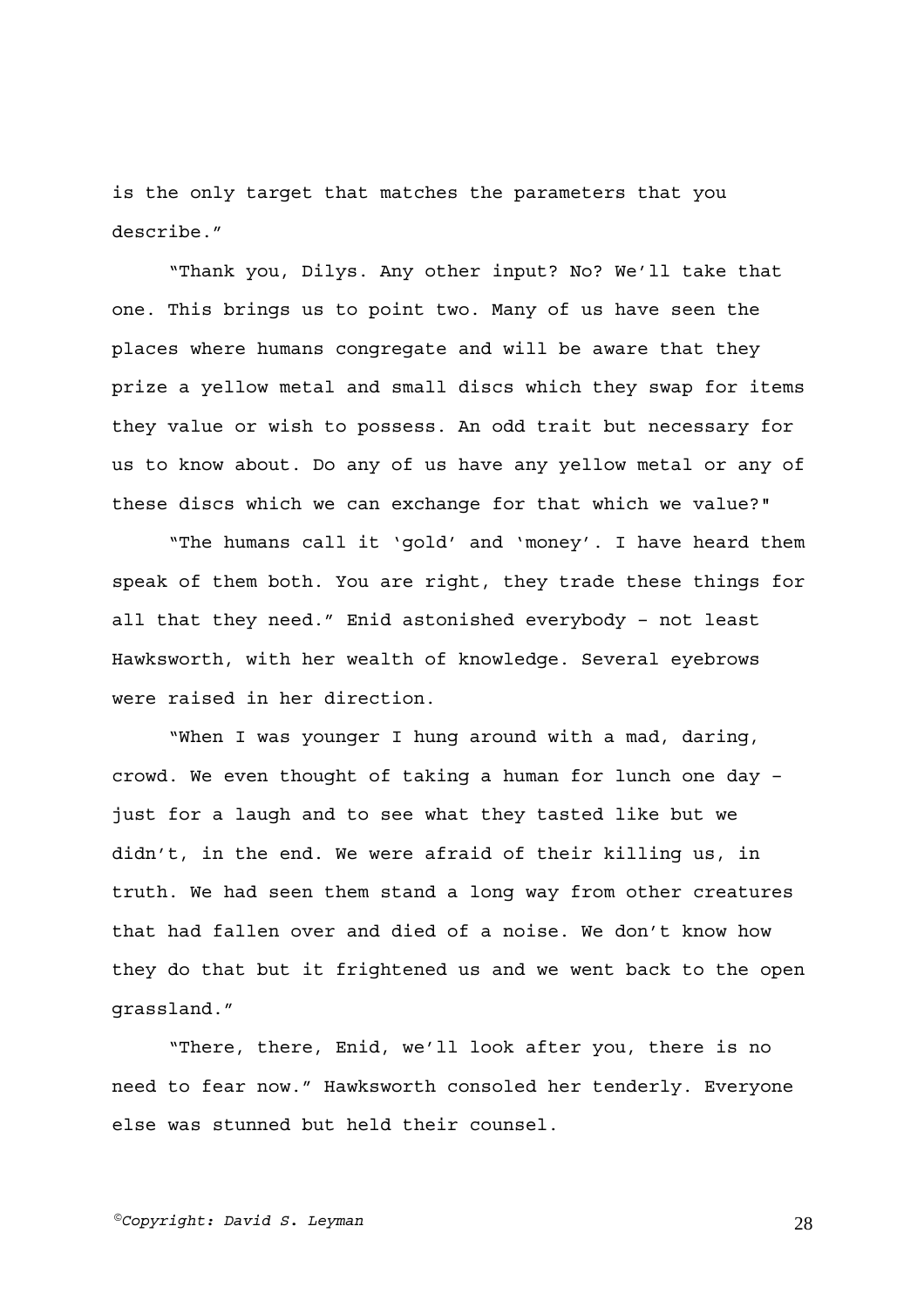"Mortimer cleared his throat noisily "Has anyone" he called "got any of this gold or money that we need? Let's go among the guests," he said after noting the sad shake of the heads "and see if anyone has anything which a human may value. There's lots of people still here, you never know what may turn up and someone might know of something else that we could use."

"Agreed, Mortimer. Let's get on with it." The King has spoken and everyone scattered and 'got on with it'.

About an hour later the group reassembled itself looking pretty downcast. No one had anything. It looked as if the whole plan was to crumble.

"I don't suppose that it would be worthwhile going to see this human anyway and appealing to his better nature for help? Maybe he would help us if we asked? Maybe?"

"Sweet Enid, humans have no better nature. You, more than anyone, apparently, should know this."

"But, Dilys, there may be one or two that have a good heart?"

"You may well be right – but how will we know? How do we tell them apart?"

"Would this help?"

Heads turned towards Maxine. This was really becoming a night to go down in the annals of history. "And I was there" Gardner thought to himself. But Maxine? Offering help? Proud,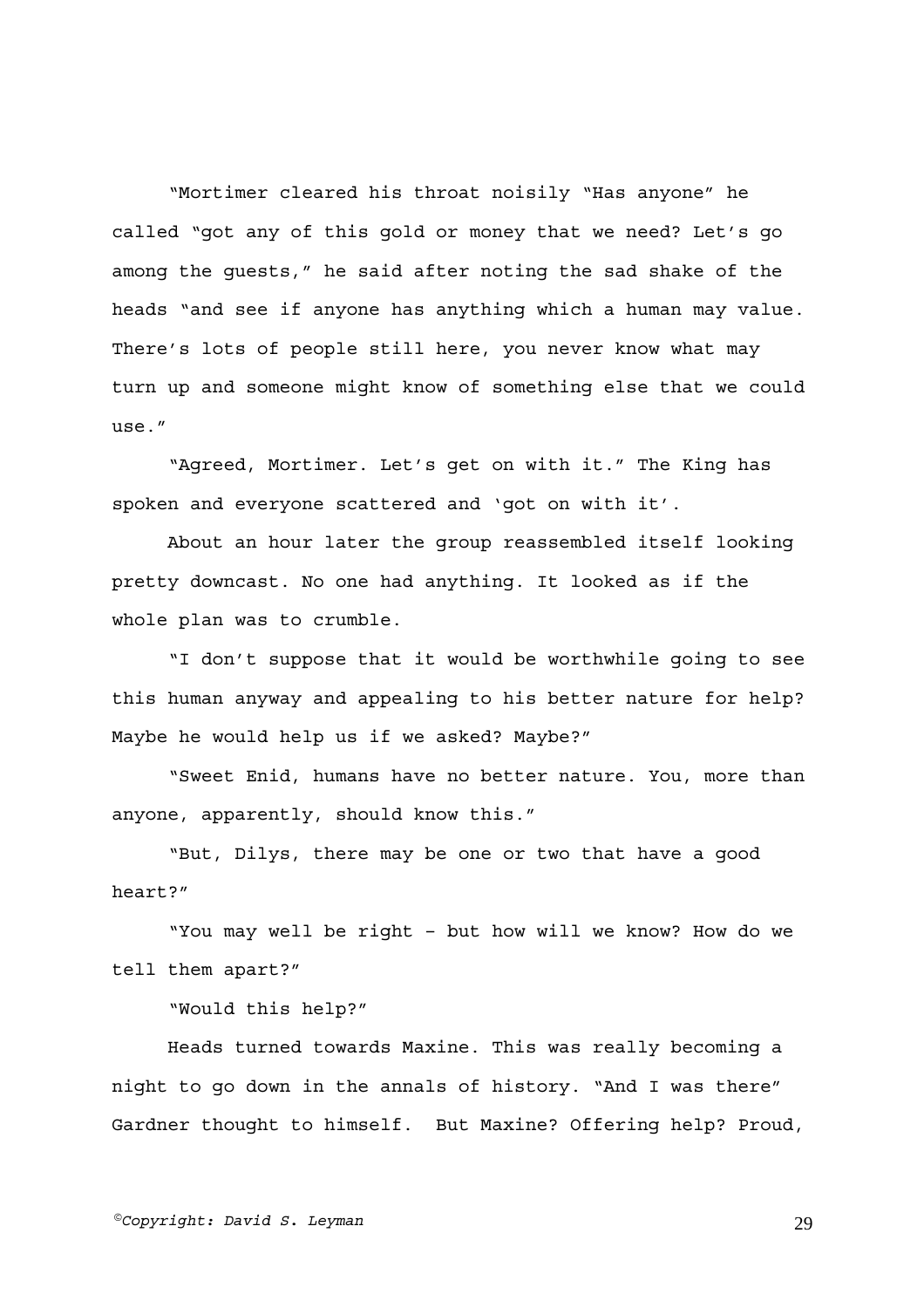arrogant, supercilious, pretentious, self-serving Maxine? Gardner felt faint.

"I think" he ventured to Mortimer, "that my knees are going"

"Hush, my friend. Bad choice of words. You are deaf and your whisper isn't quite as quiet as you think it is. But I empathise, nonetheless."

Hawksworth, whose ears were extremely acute, gave a ghost of a wry smile and turned to Maxine.

"And what is it, my little dove, that you have which, you feel, may help us in this our hour of need?"

"This." She held out a small copper disc.

"What is it, my love?"

"I don't know what it's called. I found it on the human track we crossed on the way here – I don't know why I kept it, I suppose it looked pretty. Should I have told you earlier?"

"No, no, my sweet. This is very kind of you and may be just what is needed to solve this problem."

Gardner looked around. "So, who goes and when?"

His Majesty drew himself up to his full, imposing height.

"We go now. Gardner, you are excused this duty as it will be all jungle and forest – you are ill equipped for it. We thank you, however, for your input this night, it will go neither forgotten nor unrewarded – you have my word. Dilys will be our aerial spy and go ahead of us. Malcolm and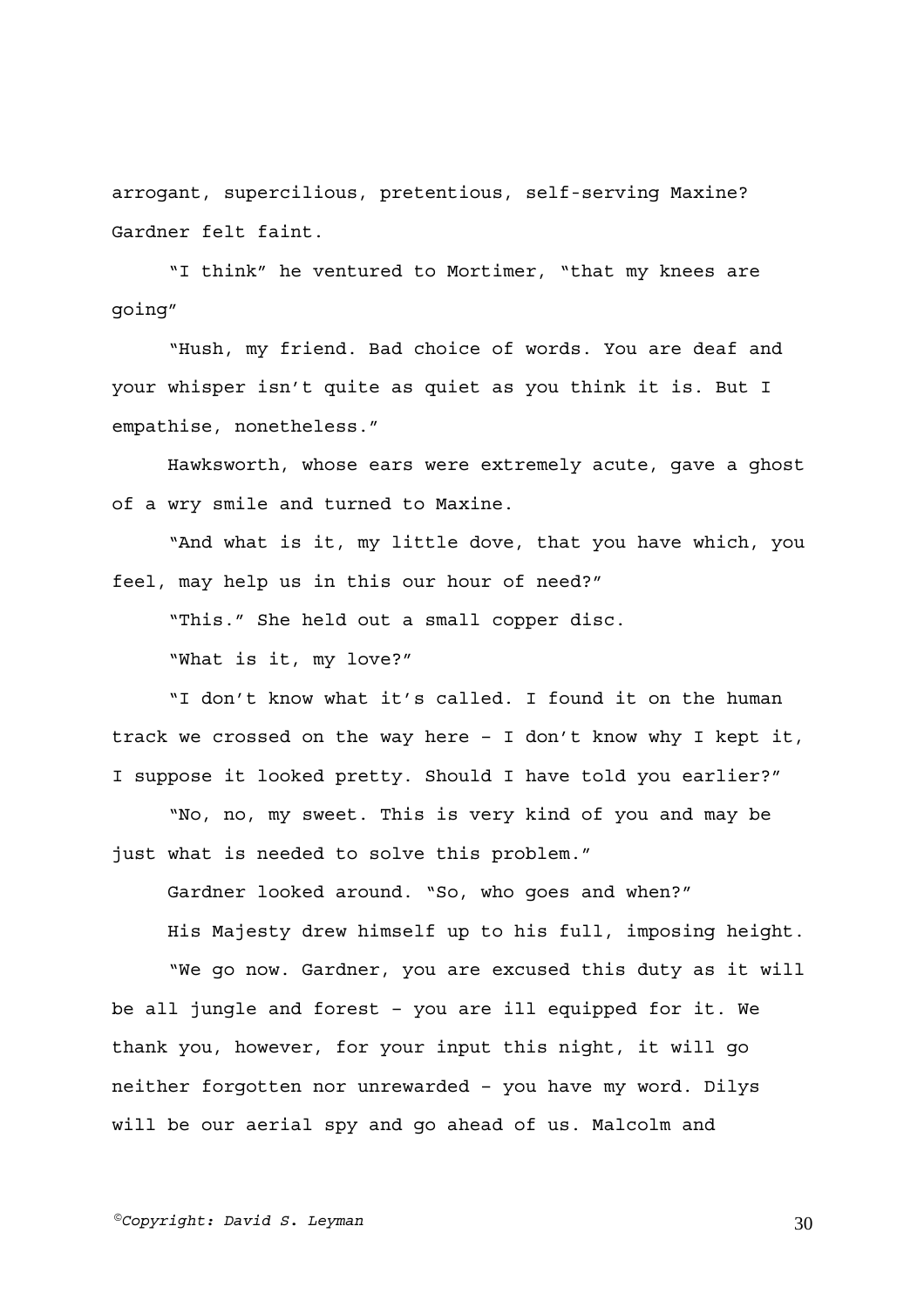Cynthia, you will bring the baby and Enid will come with me. Mortimer must remain here, with the two young ladies, to recuperate in readiness for his long journey home. Maxine and Debbie will return to the rest of the pride to inform them of the state of play and our whereabouts. They will also give Gardner a safe escort home to his friends." He emphasized the 'safe'. "We can make the top of the hill before moonset and there we will rest for a few hours and set off again just after dawn. Any questions?"

Hawksworth was now in his element. A bit of organising to do and he was happy as a lamb. There were no questions and so, with a freak of the pram wheels, they set off in grim apprehension of what lay ahead.

**\* \* \* \* \*** 

Hermann slowly straightened up, placing the flat of his right hand into the small of his back and forcing his shoulders backwards. His head went from side to side with the lifting of each shoulder to accommodate the loosening of each set of muscles in the back and arms. He finished the series of movements by interlacing his fingers and pressing his neck back against them. A happy sigh, a drop of the arms, a droop of the shoulders and he was ready to go in and put the kettle on for afternoon tea. Thursdays were always spent catching up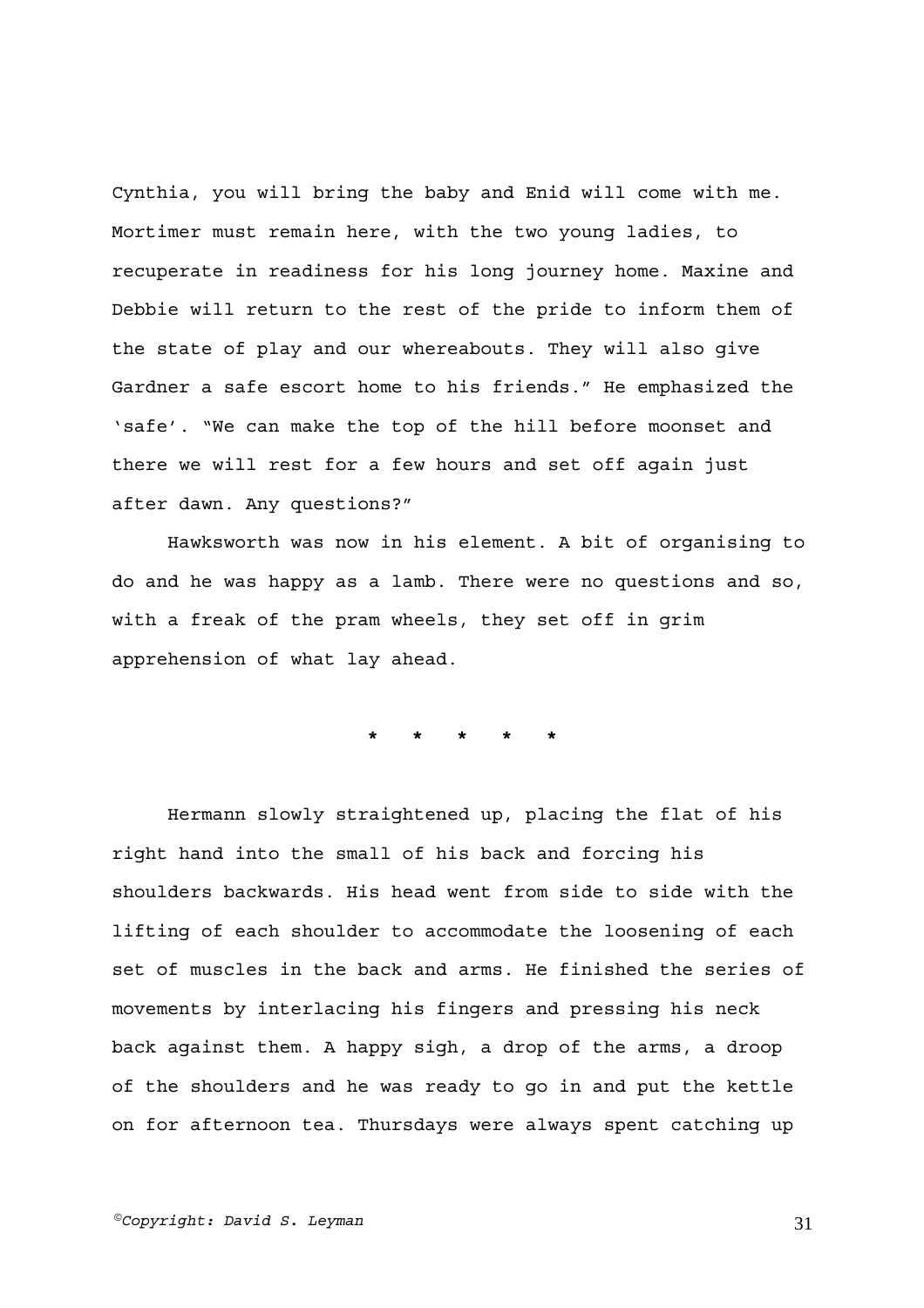on the weeding and this Thursday was no exception. Every week there seemed to be more weeds than there were the previous week and yet, curiously, he always seemed to go in and switch the kettle on at four thirty – give or take a few minutes. For a moment or two he surveyed the orderly rows of dahlias and marigolds, cocking an ear towards the forest. It was a bit noisier now, he fancied, but still quiet by normal standards. He looked back at the flowers. The marigolds, of course, were all alike; golden blooms smiling happily up at the sky reflecting the last rays of the sun as it descended past the tips of the trees lining the western hill range. The dahlias, however, were a riot of different colours and shapes. The Lilliput Dahlias were in front and the bigger dahlias – some nearly five feet high, were at the back. He was rather proud of the apparently random mixing of ball, pom-pom, cactus, semi-cactus and all the other flower types which, in actuality, formed a complex pattern. He contemplated the possibility of introducing some more collerette and paeonyflowered dahlias but shrugged it off as being, potentially, too ostentatious. Another deep sigh and he turned towards the house. Time for a quick cup of tea and a sandwich. Tomorrow the grass would have a trim and then it was the back garden's turn for attention. Each Thursday was so much the same, indeed, so much he same as the other days except Wednesday and Sunday. The jungle itself also so unchanging that anything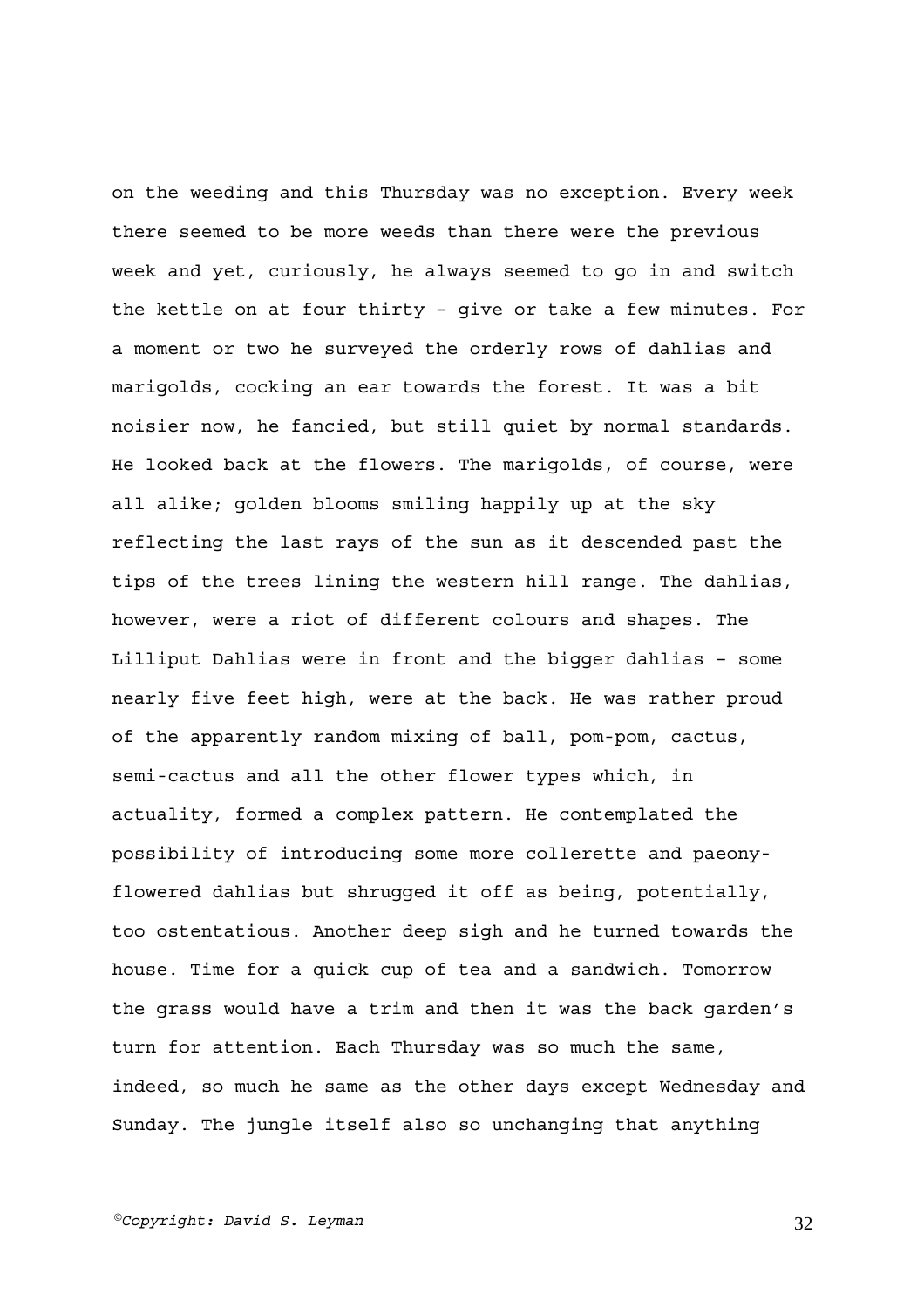that did change, anything out of the ordinary, would impinge itself on his consciousness like a hammer blow. He still worried over the quietness of Tuesday. But then, apart from that one occurrence and his subsequent ill-judged 'phone call to the Thistlethwaite's house, nothing ever did change. Nothing ever out of the ordinary. This was how things should be. He was happy with it. Contented. All the more disconcerting, therefore, when something did happen. He couldn't believe his ears. Surely he must be mistaken but no, impossible; he had thought, once when he was young, that he had been wrong but it turned out he was mistaken for sure then. And now, with absolute certainty, with the total confidence imbued in him by years of never having had anyone disagree with him, he was positive that he had heard an argument. Really and truly he had heard a grunt or two interspersed with growlings and a short, muted, squeal but he was completely assured, within himself, that there had been a heated discussion. Brief, certainly, but heated without a doubt and a discussion with equal certainty. Hermann stopped on the gravel path in mid-stride. He was loath to turn around and yet he was completely overwhelmed with curiosity. The need to disguise the curiosity won and he casually, or as casually as was possible, resumed his paces towards the front door and set his mind on the kettle and tea. Was there, he pondered, still some cream in the refrigerator? He might treat himself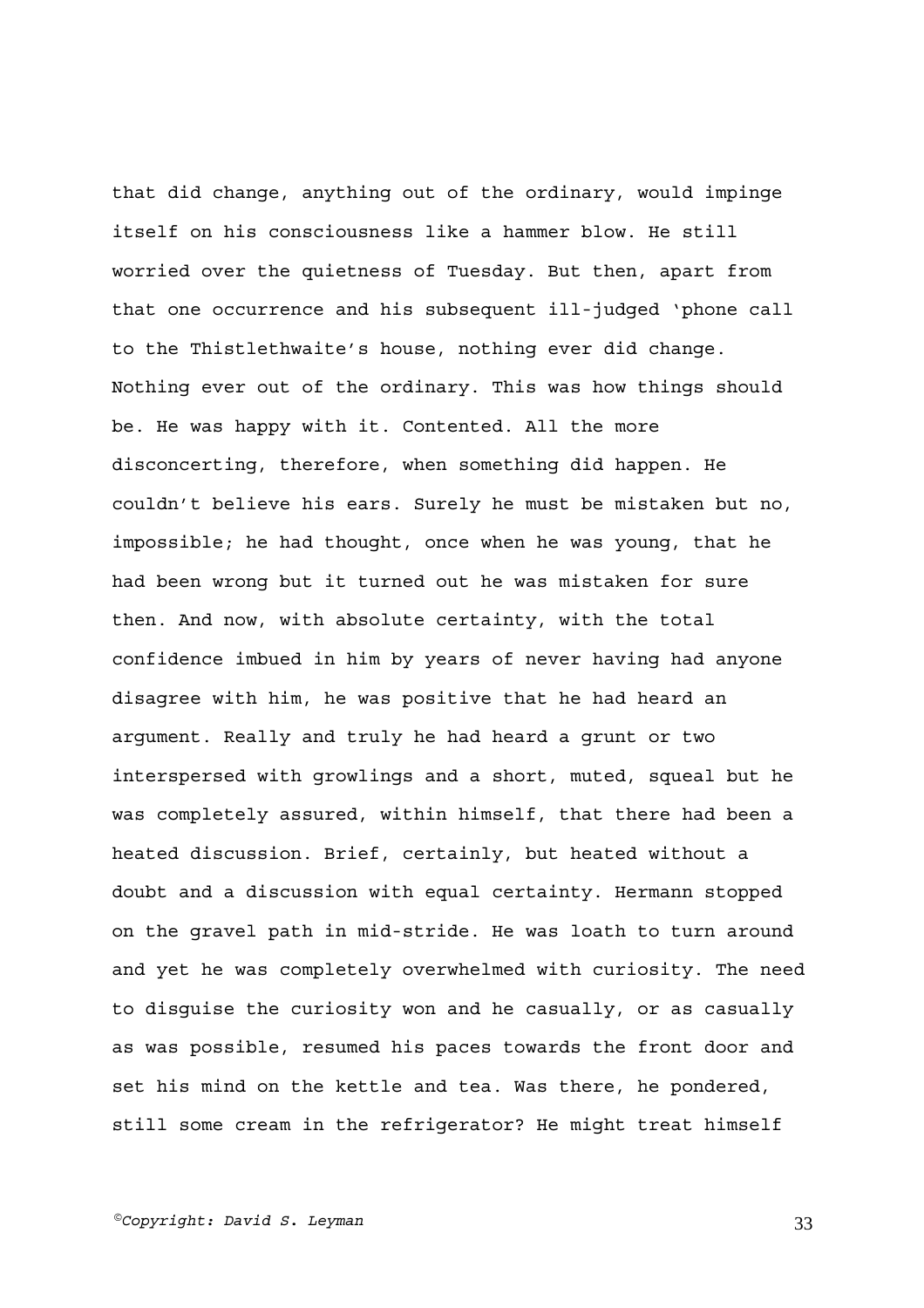to a spot of strawberry jam with it on a scone or two. There, he would insert some change of his own into the day and thereby re-assert himself upon it. Surely things would then revert to normal; he would be immersed in his normal routine once more.

Just as a feeling of contentment began to settle over him he heard the cough.

"A cough? A cough?" He was so astounded that he found that he had spoken out aloud! There was another cough accompanied by a sound rather like the clapping of a large beak. Hermann stopped. He slowly turned around and was aghast to see a singularly large and doleful marabou stork perched on his gatepost. Incongruously he wondered if it was going to defecate on his property. He rather hoped not - the acid in it, you know. The bird was making strange guttural noises and clacking its beak apparently at him, Hermann Limpitt. Why on earth, he wondered, would a marabou – or any other bird, for that matter, be attempting to establish a line of communication with him? It had become apparent that this was what the bird intended. He was so intent on the stork that he utterly failed to notice a large, and elderly, lioness peering timidly around the other gatepost. He also had failed to notice that the gate was open. Until she spoke.

"Very excuse me" she said.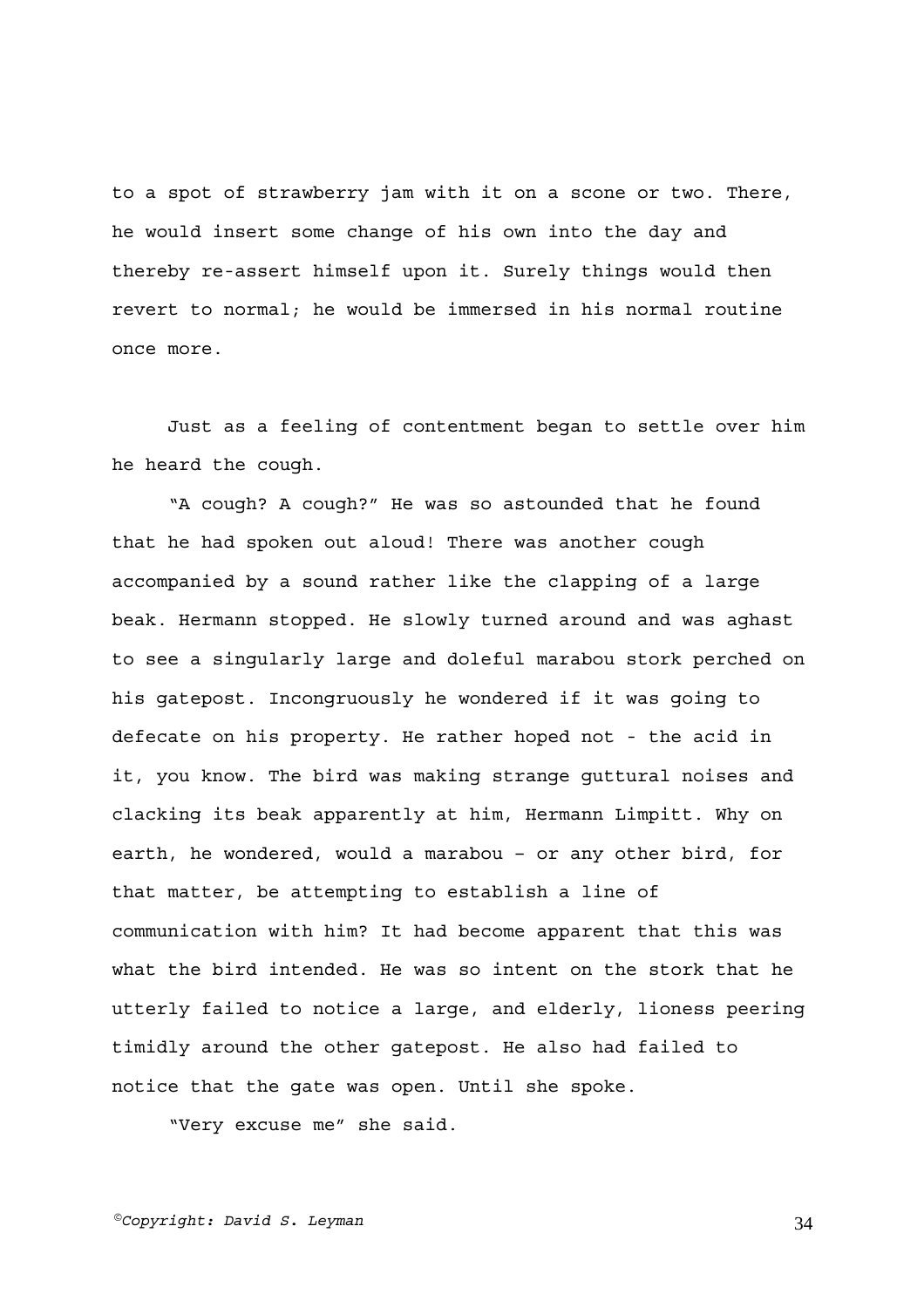"Great heavens above!" Hermann exclaimed. Inside himself he ordered calm and composure but that did not prevent him from sitting down heavily on the path. He really could not believe what was happening here. His day was totally shattered. Routine had flown out of the window, figuratively speaking. He really, really, felt that what he needed more than anything else right now was that cup of tea. Forcing his face into what he hoped was serene confidence and his voice to adopt a timbre of quiet authority – both failed, he replied.

"My apologies, Madam, you startled me more than somewhat. I had not noticed you behind the hedge."

She emerged again, slowly, as she had darted away at his exclamation of surprise. Clearly, Hermann thought, she is extraordinarily nervous and yet it is I who should be most in fear. Damn, she's a big pussy.

"Mulching" she got out at last, her eyes darting hither and thither looking for a chance to escape. Hermann thought she was looking for an opportunity to eat him and was, similarly, thinking along the lines of flight. However, it became clear to him that she was not enjoying this one little bit. Hermann was now deeply puzzled. Surely they, for the bird and the lioness were obviously together, oddly enough, were not putting themselves through this ordeal solely to discuss gardening with him? Although, come to think of it, the bird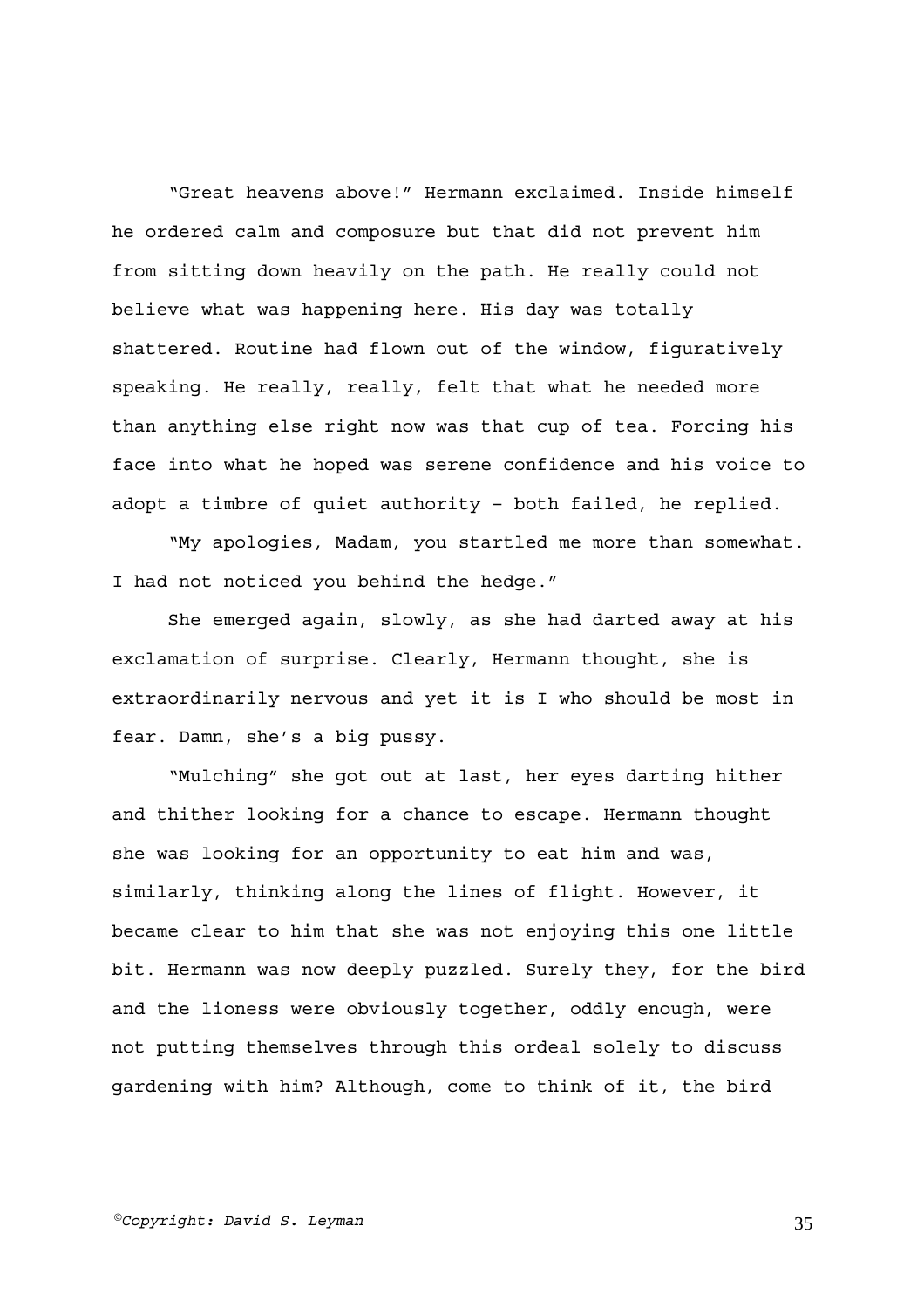did seem quite at ease even if it was awfully sad of expression.

"Dilys say mulching you need today."

Hermann mentally shook himself.

"The bird is called Dilys?"

"And I – I am Enid being." Said the lioness, "Dilys say not extra weeds less water mulching can."

Enid looked exhausted after this marathon speech.

"Could I" asked Hermann "get you anything? Water? Sandwich?"

He was groping a bit here. Much clacking of beak.

"Dilys say sandwich good but later maybe can. Water good. Need plenty others for. Long trip we."

"Others?"

"Others we got Dilys lead I speak others follow."

"You had an argument just now?" Hermann needed to know for his own peace of mind. He hoped he was not embarrassing anyone by asking.

"I want all come they want me come first but Dilys come with me Dilys not frightened like me you got death noise?""

He wished she'd punctuate a little here and there but he had to admire her ability.

"'Death noise'? I do not understand 'death noise' so it is apparent that I don't have any of it. We try not to have death in this garden, if you don't mind. Now, what others?"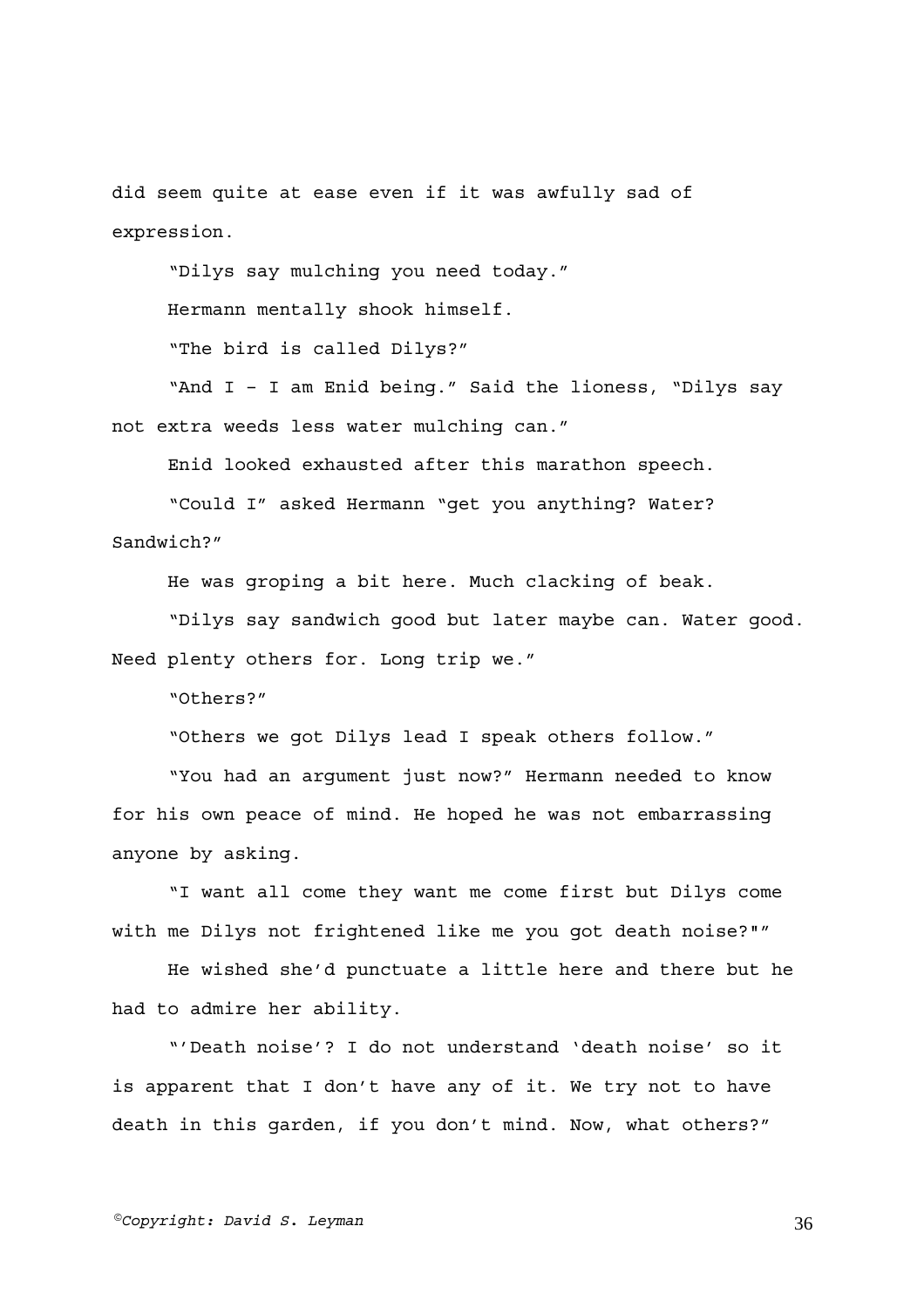Enid gave some grunts and a curious retinue appeared out of the jungle. They were as nervous as Enid and looked anxiously about themselves continuously as they approached. Hermann saw the huge lion and the young silverback but it was a moment before he could see the young female gorilla behind them. He could clearly discern a look of intense sadness on her face and guessed that here was distinct possibility that herein lies the root of the problem. And then, the pram. She was pushing a pram!! His world was rapidly collapsing in on itself. He knew now for a certainty that today he was doomed. What on earth is a young female gorilla doing with a pram? He immediately knew it would be pointless to ask as it was transparently obvious that he would be told that the pram was to put the baby in. A sad, female gorilla pushing a pram accompanied by another gorilla, a marabou stork, a lion and a lioness that could speak to him. Yes, the world has gone completely mad. This is, clearly, not your average Thursday.

"Shall I" asked Hermann "get a few buckets for everybody to drink form?" He had an odd mental image of everyone sitting around with cups of tea and wondered how the bird, Dilys, would cope.

There were some grunts growls and clicks. "Yes. That would be good."

At last. Something constructive he could get to grips with. He busied himself going to the shed, getting out buckets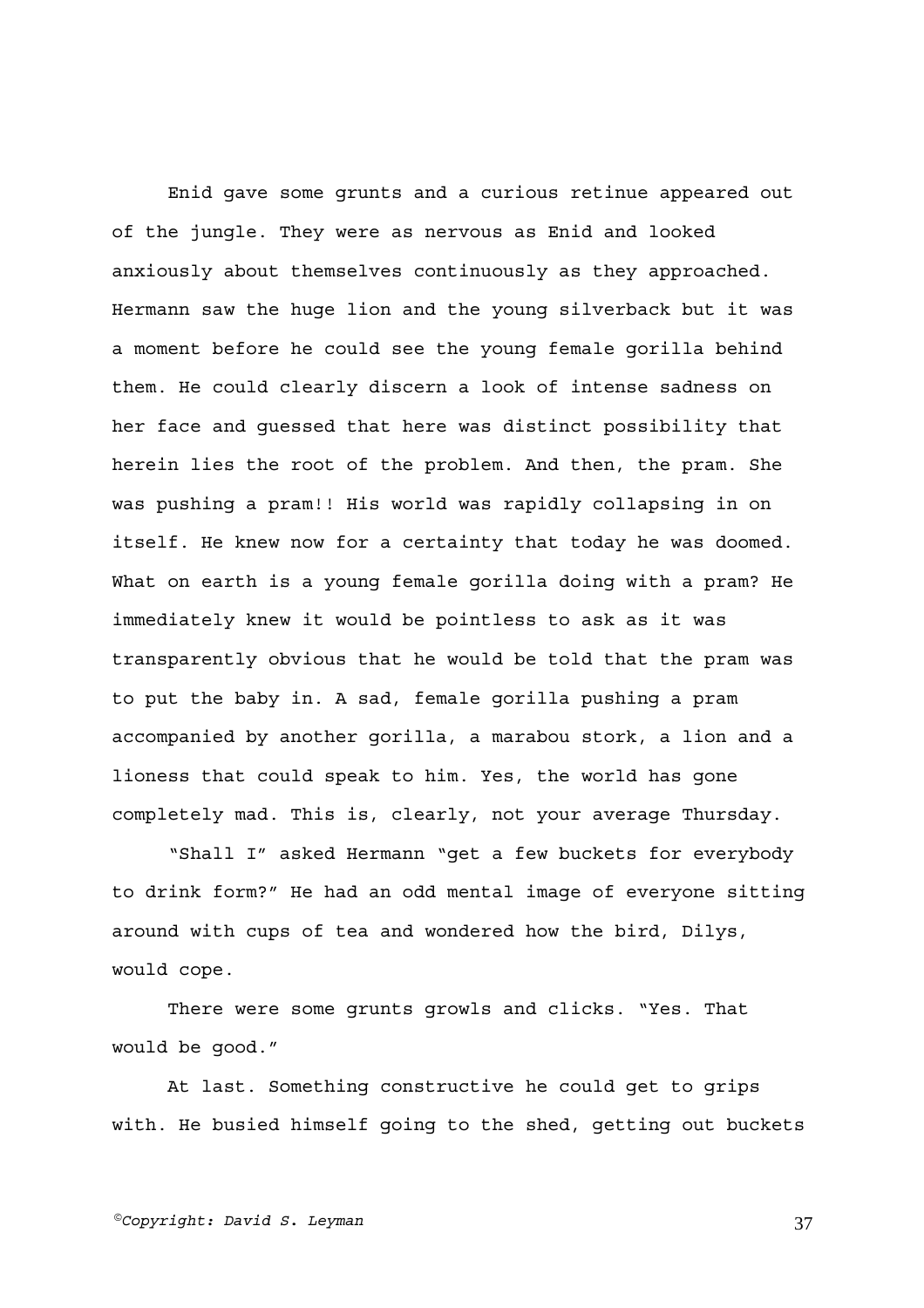and the hose. At the same time, he supposed, they would be making themselves comfortable and, hopefully, more at ease. Enid, specifically, was a bag of nerves for all that she was, clearly, highly intelligent. He must not forget that she could wipe him out with a casual swipe of her paw. He put the buckets outside the gate on the pathway and handed the hose to the silverback who had arranged the buckets to suit. Once they were full Hermann noticed that they all waited for the lion to start drinking before they began. The male gorilla held up the hose for Dilys to get a couple of beakfuls. Hermann considered going to lean on the gate but, in all honesty, was somewhat fearful of that damned great beak that would be hovering above him. He eyed Dilys apprehensively, approached her and said,

"I prefer the aesthetic approach to gardening. Hence I have a well-hoed fine tilth even though I appreciate that certain mulchings would be of great benefit to the dahlias – horse manure, for example, or leaf mould. I do use these but I am inclined to mix them into the top couple of inches of earth."

Dilys favoured him with a couple of curt clicks and a baleful glare. Hermann looked at Enid but she was engrossed in conversation with the lion. Hermann waited, occasionally glancing over at the marabou who continued to regard him with a definable air of superiority. Such arrogance, Hermann thought. Everyone is entitled to their own view and it is,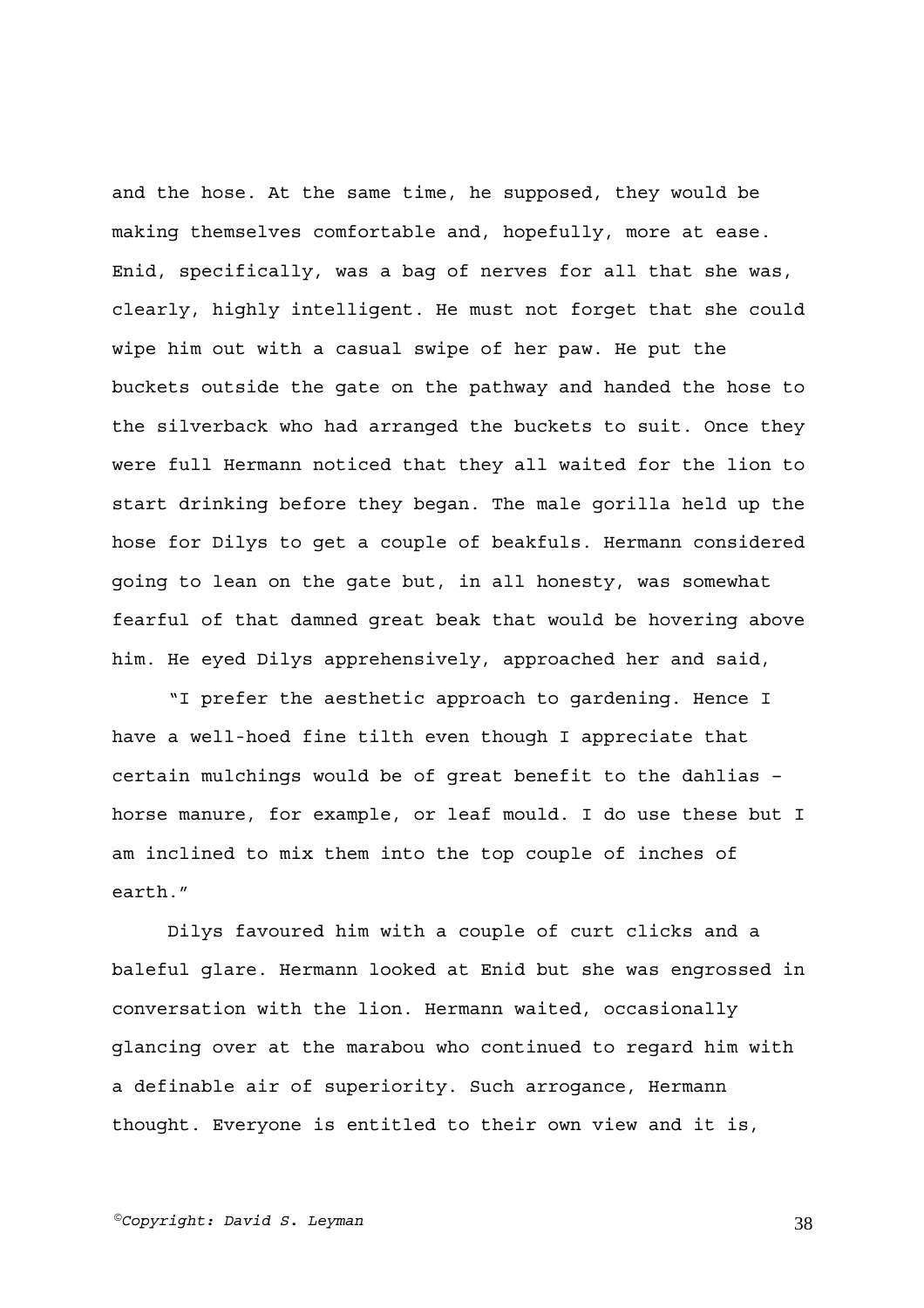after all, my garden. Enid stood up and, after a backward glance, addressed Hermann.

"Hawksworth says we must get on as it is nearly full dark and we have places we would prefer to be at this time." She seemed to frown and then continued, "We had long journey tired and hungry maybe."

Hermann supposed that the lion must be 'Hawksworth' and, naturally, if the lioness and the stork had names, then, surely, everyone else would have names, too.

"I have lights and food here if it would make you more comfortable. You are all welcome to my hospitality should you so choose." Hermann assured them all. They did not look convinced and he wondered if it was only Enid and the bird that understood him when he spoke. He looked quizzically at Dilys wondering why the bird would understand him. It was strange enough that the lioness should not only understand but also speak to him. The whole thing was too strange. He felt that he was coming unhinged and that the world would never be the same again.

Enid started speaking to him, steadily at first and then more rapidly, heavily accented and without, as usual, punctuation. It all started out with some party. Party? For the baby. Oh, the baby. Yes. And then everything started to melt together in a sort of jumble which terminated in Enid gesturing furiously to the silverback who held out a rusty old